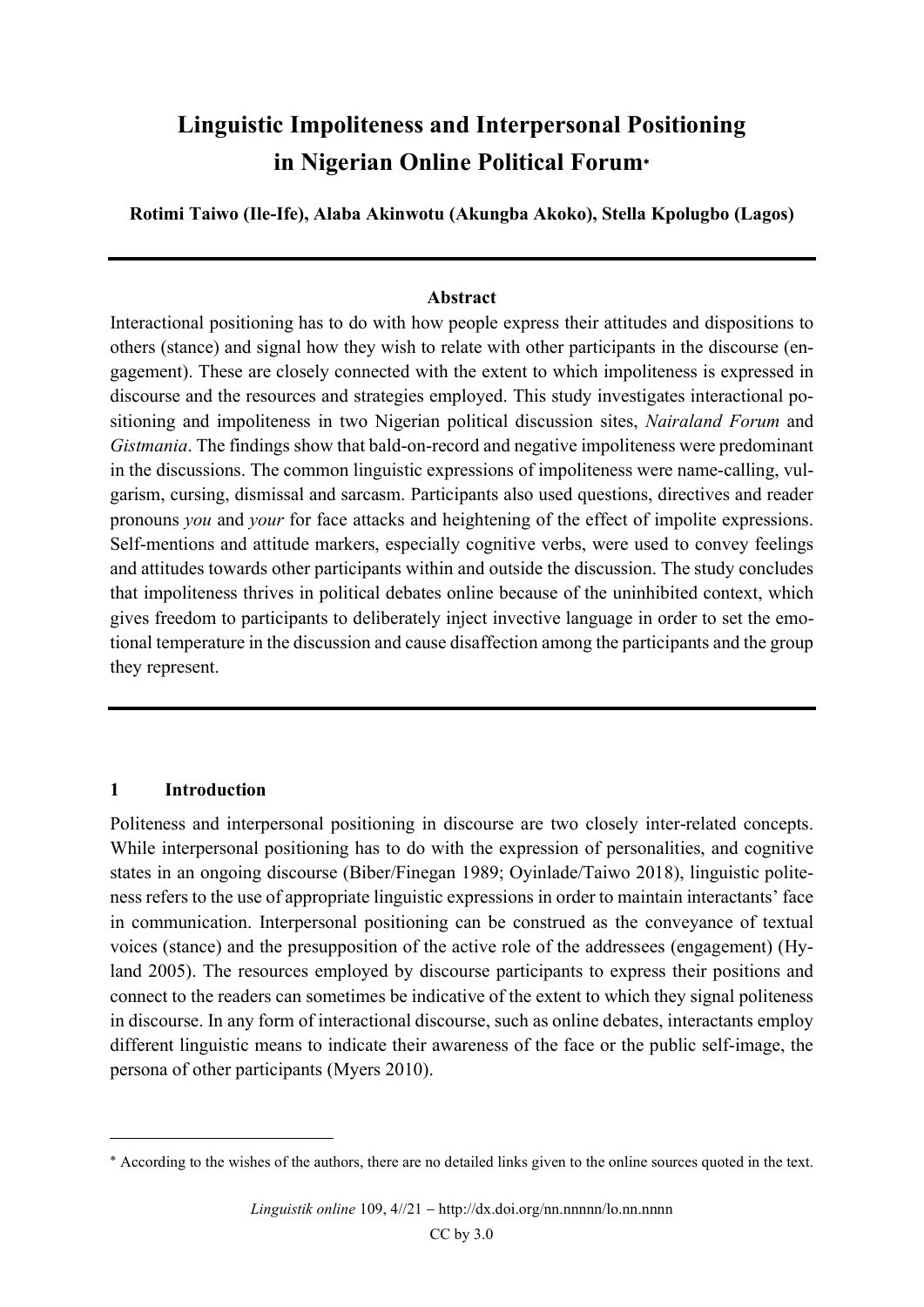Communication in recent times has increased through the Internet, which is generally perceived to be a democratic space where discussions are free, thereby acting as an equalizer among people of different status regardless of their social status, race, gender, or other characteristics (Groshek/Cutino 2016). However, while cyberspace is generally believed to increase people's participation in social and political processes and pave the road for a democratic utopia, online political debates are said to foster more heated discussion leading to incivility and impoliteness (Papacharissi 2004: 260). Despite the conceptual affinity between the last two concepts (incivility and impoliteness) and the generally perceived overlap in meaning, scholars have tried to draw the lines of distinctions (Rowe 2015). For Sifianou (2019), incivility is broader than impoliteness in the sense that it encompasses a lot that is non-verbal. She also believes that a linguistic form may be impolite, but not uncivil, especially in political discourse. Also, according to Papacharissi (2004), politeness is etiquette-related, while civility is associated with respect for the collective traditions of democracy. These distinctions notwithstanding, there is no way we can discuss politeness without a recourse to civility or vice versa. Extant studies have associated the tendency to be impolite and uncivil online with anonymity (Neurauter-Kessels 2011; Santana 2014). To buttress this, Lakoff (2005) observes that the combination of immediacy of talk and the distance of traditional writing with the anonymity of internet communication encourages uninhibited linguistic behaviours, such as flaming and trolling in online discourse.

Since political debates are ordinarily meant to enhance democracy, they require participants taking positions which may require their emotional and attitudinal investment on issues. It is also true that "attitude and stance toward interaction partners play a key part in the choice of actions and the way they are carried out" (Linssen/Theune/Heylen 2013). Such positions could sometimes violate the ideals of politeness. It is with this view that the present study identifies the connection between linguistic stance and engagement, which essentially communicate language users' dispositions and attitudes towards the issue being communicated, and (im)politeness. Basically, the study is aimed at showing how the indexicalities of interactional positioning could portray (im)politeness in online political debates by Nigerians.

Existing studies have documented adequate evidence of the connection between impoliteness and online discursive culture (Blitvich 2010; Neurauter-Kessels 2011; Angouri/Tseliga 2012; Sinkevicuite 2018). Such studies based on the Nigeria context have identified different forms of impoliteness in online discourses in Nigeria (Taiwo 2014; Oyebade 2018; Ajayi/Bamgbose 2019; Taiwo 2020). Oyebade (2018) is partly similar to this study in the sense that it investigated politeness in asynchronous computer mediated discourse in Nairaland Forum. However, looking beyond the expression of impoliteness, this study further explores the largely uncharted aspect of the nexus between the projection of participants' interpersonal positioning and their expression of (im)politeness, especially among Nigerian participants in online political forums.

#### 2 Nigerian Politics and Citizens' Online Debates

Since 1999 when Nigeria returned to civil rule, there has been an increase in citizenship participation in politics and governance. The political space has been widened to engage not only individuals, but also political associations or groups such as civil right groups, social and professional groups, formed to actively participate in political process. In the area of information dissemination, apart from the conventional media, there is also an increase in the use of the new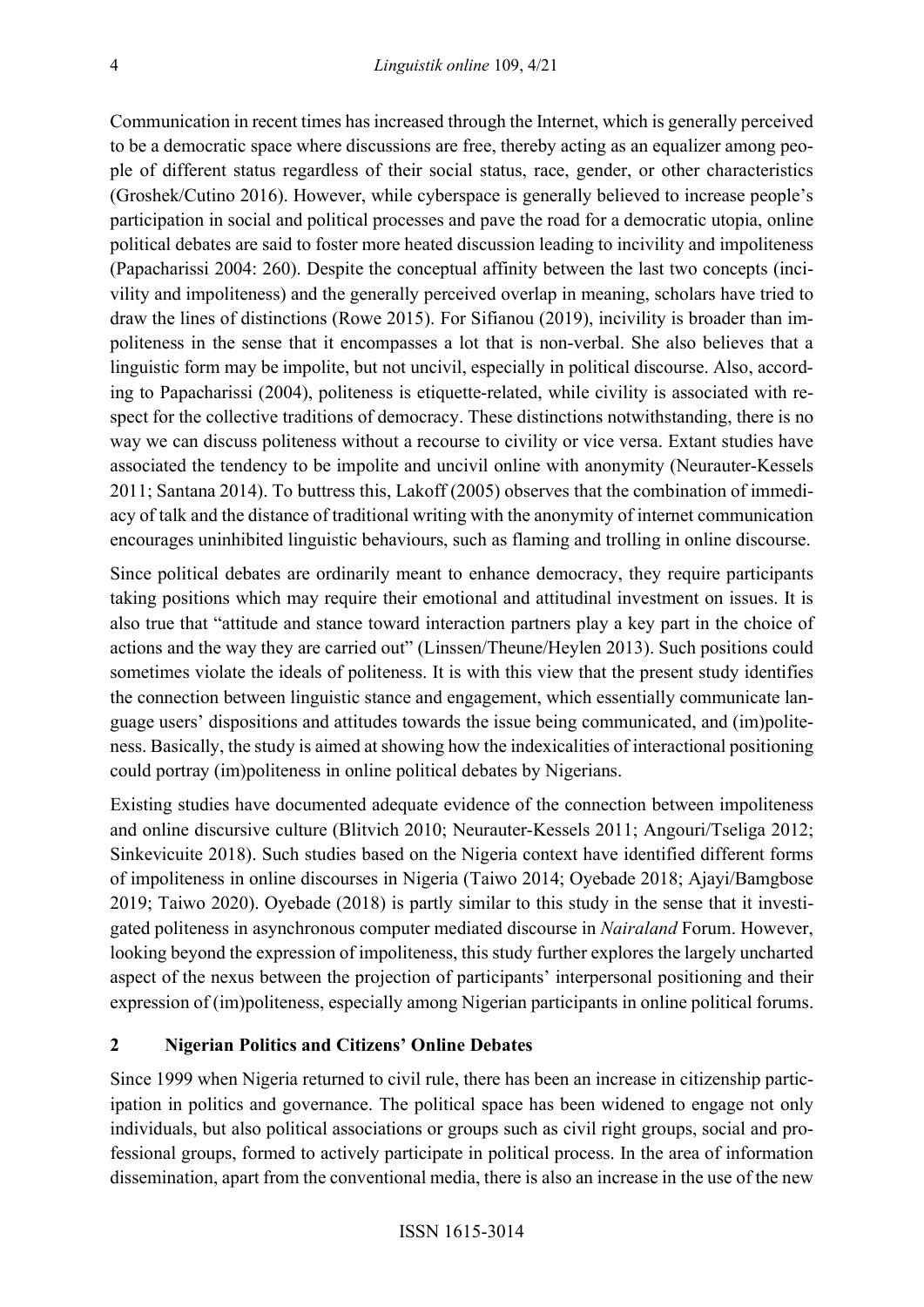media which has greatly enhanced the participation of citizens in political process. The new media has opened so many possibilities for citizens to express themselves and to actively participate in governance. Many online discussion groups and platforms now exist with wide audience participants who daily engage in discussions on issues of public concern. Taiwo/Opeibi (2016) document the role the Internet plays in contemporary politics as the space for citizens' participation in the process of democratisation, as well as the key driver of change in many developing nations. Platforms such as online bulletin boards or forums are asynchronous in nature and they are known to promote citizens' debates, deliberations, agreement and/or disagreement, as well as collective actions. As a veritable means of engaging in public discourse, online communication is a platform for the enactment and legitimisation of ideologies and for the exercise of influence and control.

It should be noted however, that opinions and attitudes on online communication platforms are polarised; hence, discussions are often characterised by linguistic rudeness and impolite behaviour. Such behaviour includes all forms of verbal attacks, abusive comments/postings, uncomplimentary remarks and harassment of interactants and other individuals directly or indirectly connected with the discussion. In literature, such anti-normative hostile and insulting interaction are referred to as flaming, trolling, incivility, or cyberbullying (Stromer-Galley/Wichowski 2011; Hopkinson 2013; Hmielowski/Hutchen/Cicchirillo 2014). Although, some scholars have further differentiated these concepts, it is common in literature to use them interchangeably (Taiwo 2014; Zuselka/Seigfried-Spellar 2016). Comment sections in discussion boards will generally guarantee readers freedom of expression on social issues, however, the potentially severe harmful impact of such verbal aggression on its victims is in itself a social issue of serious concern. Insensitive and inconsiderate user comments make people angry and cause social conflict. Their linguistic realisations which often take the form of disagreements, criticism, and directives to addressees violate politeness norms.

This study aims at showing how stances and engagement in online interactional exchanges can lead to (im)politeness in the behaviour of the interactants. Specifically, it examines politeness phenomenon in the discourse on political issues in Nigeria in online media platforms with the view to accounting for the polite and impolite behaviour of participants and the strategies employed in realising them.

## 3 Politeness in Online Discourse

This study looks at politeness and interactional positioning in Nigerian online political discourse. It is therefore imperative that we take a critical look on previous studies undertaken on politeness and how they relate to or differ from the present study with a view to identifying the gap the present study fills in research.

On what politeness is, Locher/Watts (2005) are of the opinion that politeness is a discursive concept and by this they mean that what is polite or impolite should not be determined by analysts. But rather, researchers should focus on the discursive struggle that interactants engage in. From this viewpoint, politeness is thus reduced to a smaller part of face-to-face dynamics but rather more on the interpretations which consider behaviour to be merely appropriate, neither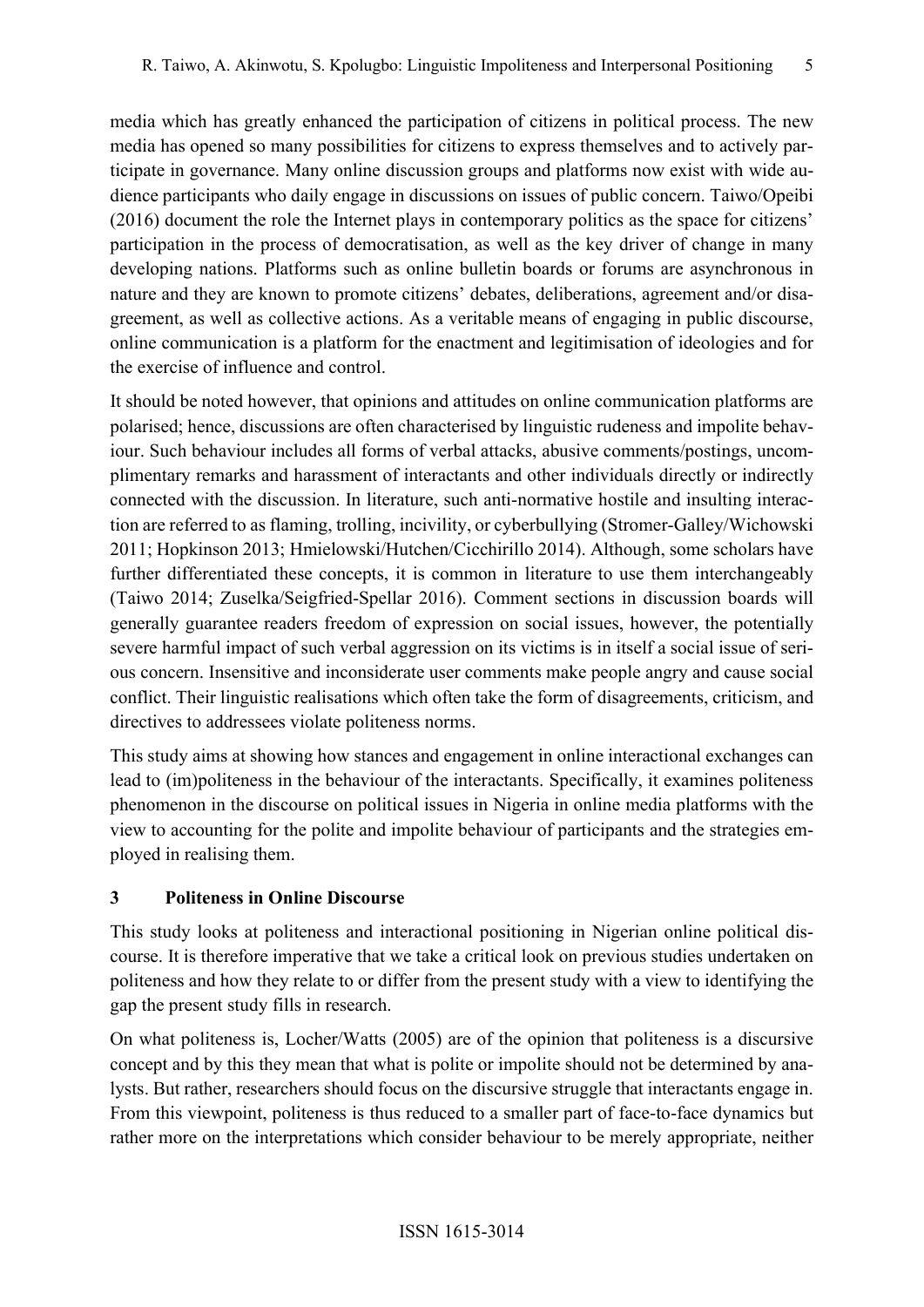polite nor impolite. These authors propose a "relational work" concept where the work individuals invest in negotiating relationships with others becomes useful in helping to investigate the discursive struggle over politeness.

Another definition of politeness by Sara Mills is that it is the expression of the speakers' intention to mitigate face threats carried by certain face threatening acts towards the listener (2003). In other words, politeness helps to tone down any perceived threats through "face" acts during conversations (Mills 2003). According to William Foley (1997), politeness theory accounts for the redressing of affronts to a person's "face" by face-threatening acts. The issue of "face" was first introduced as a term by the Sociologist Ervin Goffman where "face" in the context of politeness describes the wish of every member of a community to guard his or her face from possible damage through social interferences. Put in another way, one is either saving or losing "face" if politeness is poorly managed in any given communication process.

Closely following this, Penelope Brown and Stephen Levinson (1987), two great linguists distinguished in the subject of politeness, developed a major framework that combined both negative and positive politeness strategies. While negative politeness strategies are performed to avoid offence through difference, the positive politeness strategies are performed to avoid offence by emphasizing friendliness. Thus, through the negative face, there is a wish not to be impeded by others in one's actions while through a positive face, there is a desire to gain approval of others.

In one study on the civility, politeness and the democratic potential of online political discussion groups, Papacharissi (2004) examines the level of civility in 287 discussion threads in political newsgroups. He argues that civility and politeness should not be used interchangeably as this conflation does not take into cognisance the democratic merit of robust and heated discussion. To take care of this lacuna, Papacharissi redefined civility in a broader sense as civil behaviours that enhance democratic conversation (260). Following this redefinition of civility, his study results show that most messages posted on political newsgroups were civil. He also suggests that because the absence of face-to-face communication fostered more heated discussion, cyberspace might actually promote the vision of democratic emancipation through disagreement and anarchy (Lyotard 1984). Papacharissi's study therefore supports the internet's potential to revive the public sphere as long as there is greater diversity and volume of discussion.

Looking at Papacharissi's redefinition of civility as "civil behaviours that enhance democratic conversation," the term "civil behaviours" becomes relative as it was not further explained by Papacharissi for scope and clarity. This means anyone adopting it would equally need to adapt it for one's own use as peculiar to one's research purpose. Furthermore, the importance of faceto-face influence in discussions crops up in Papacharissi's study. There is a tendency for discussions to be more polite and civil in a face-to-face discussion.

In another related study on social media as a catalyst for online deliberation, Halpern/Gibbs (2013) assessed the potential of social media as a channel to foster democratic deliberation. In doing this, they examined whether the types of discussion maintained by citizens on Facebook and YouTube (managed by the Whitehouse), meet the necessary conditions for deliberative democracy. These authors predicted that political discussions in Facebook presented a more egalitarian distribution of comments between discussants with a higher level of politeness in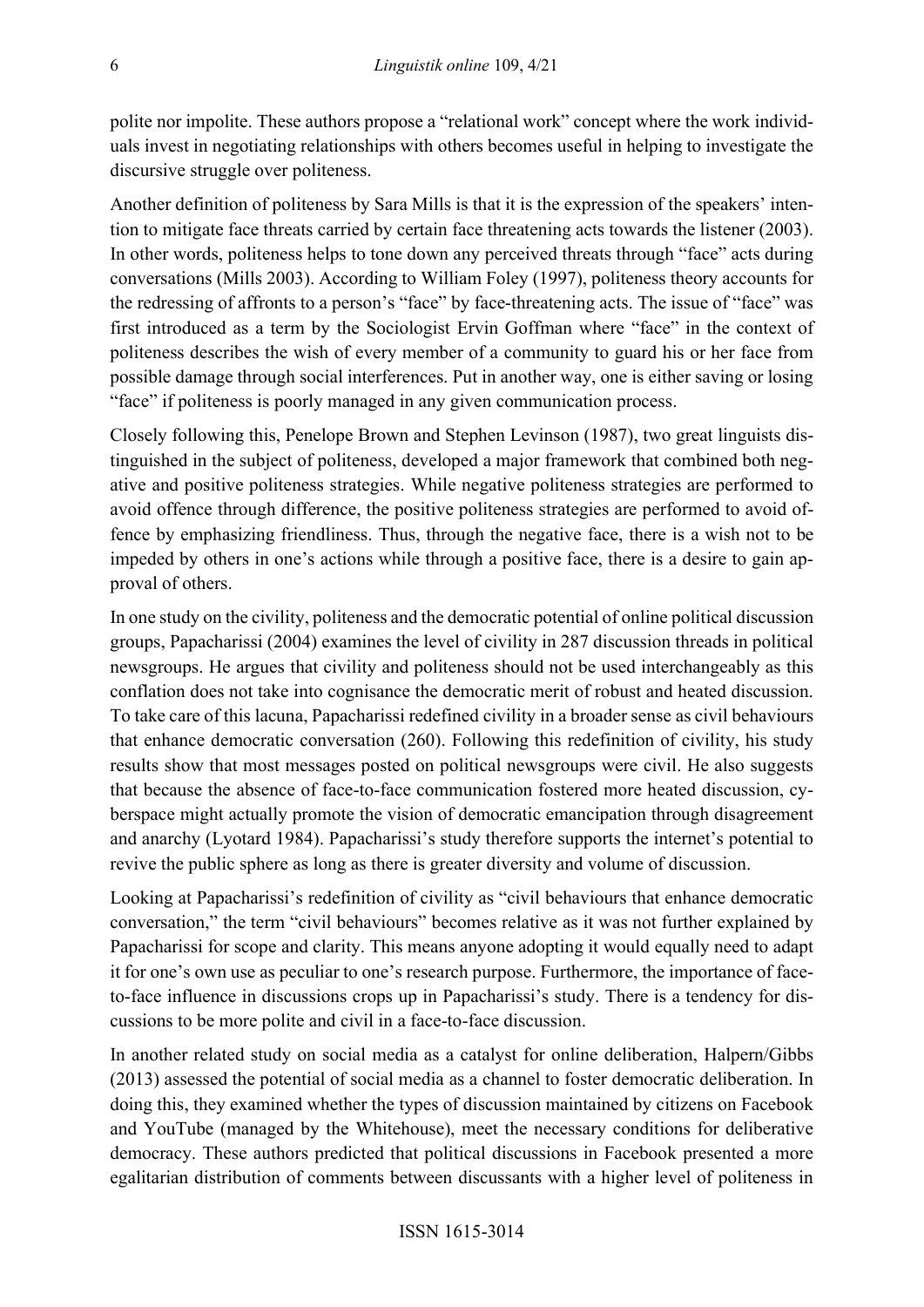their messages. The results from their study confirm that Facebook "expands the flow of information to other networks and enables more symmetrical conversations among users, whereas politeness is lower in the more anonymous and deindividuated YouTube."

On the level of politeness between these two most used social media (Facebook and YouTube), it follows that the issue of individuation plays an important role here. Where individuals are known, especially by their actual names, there is the tendency for discussants to be polite, or at least display some level of politeness, as against YouTube where people there are generally anonymous and can thus get away with unacceptable comments. Halpern/Gibbs (2013) emphasized the importance of topics in their study as sensitive threads triggered more impolite messages.

On being polite while fulfilling different discourse functions in online classroom discussions, Schallert et al. (2009) were interested in the naturally-occurring discourse that came up as part of synchronous and asynchronous computer-mediated discussions. To this end, the authors analysed messages contributed by members of a graduate course for the kind of discourse functions and the kind of politeness strategies they displayed. One of the results showed that the two modes were proportionately similar in how politeness was expressed. Furthermore, the authors found that in relating politeness with function, there were more politeness indicators when students "were posting messages with such functions as positive evaluation and group conversation management, functions that carried the potential for face threat, and the least politeness associated with messages serving the function of experience sharing" (Schallert et al. 2009: 722).

Schallert et al.'s results above appear to corroborate that of Halpern/Gibbs (2013) in the sense that the authors agree that the level of politeness in face-to-face discussions is much higher than in online discussions. From these studies, it would appear, that participants in various online discourses express a higher degree of politeness when there is the risk of face-to-face threat.

Still in another related study, Yeweon/Herring (2018) investigated how the politeness strategies of readers who comment on online news articles influenced the participation and politeness behaviours of subsequent readers. Their results revealed that the politeness of comments did not affect the frequency of replies, and violations of replies were prevalent in replies to all types of comments and addresses, especially in threads with mostly male participants. Their study further showed that significant differences were found in responses to polite comments in maledominated versus female-dominated discussions. These authors also revealed that polite comments served as a catalyst for active participation by repliers, but only when men dominated the discussions and that these comments elicited harsh replies. Similarly, this study also showed that replies tended to use more polite language only when women participated more and that was only when addressing the original commenter. In essence, this study shows that politeness could contribute to some extent, to active participation of repliers in online discussions.

#### 4 Interactional Positioning in Discourse

Naturally occurring language is characterised by expressions that show interlocutors' construal of their world. Such expressions portray the "attitudes, feelings, judgements or commitment towards the propositional contents of a message" (Biber/Finegan 1989: 124) as well as how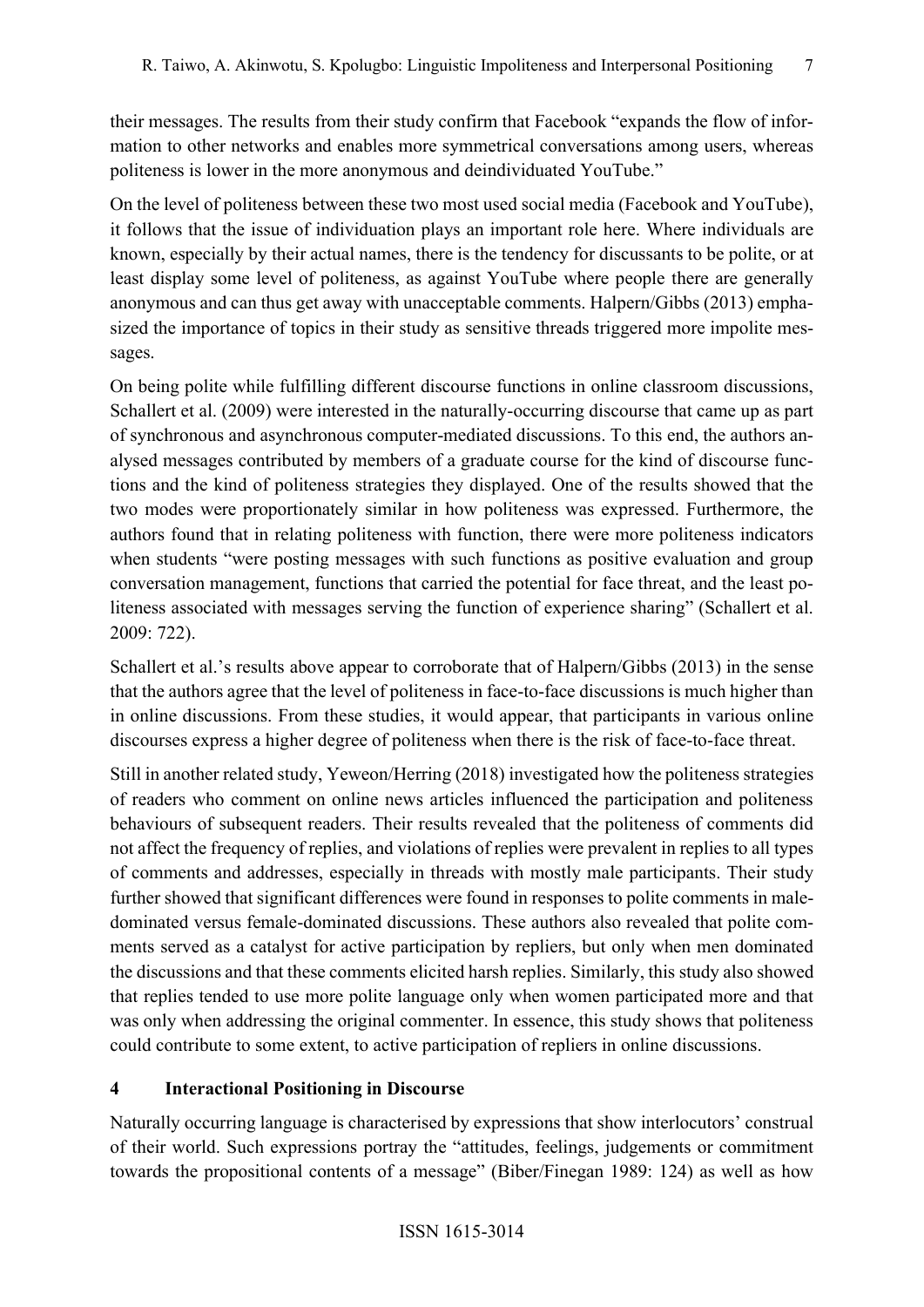they construct the active role of other participants. A vast body of works has captured and explained the linguistic expression of stances in written and spoken discourses (Hyland 2005; Biber 2006). Stance, according to Ochs (1996) can be divided into affective stance, which deals with "mood attitude, feeling and disposition as well as degree of emotional intensity" and epistemic stance, which refers to knowledge or belief bordering on some focus of concern, which includes "some degree of certainty or knowledge, commitment to truth of propositions and sources of knowledge" (Ochs 1996: 410). Research on stance taking in discourse have been extensively done in the area of academic discourse (Hyland 2002, 2005; Hewings 2012).

With the advent of digital discourse, scholarly studies are unfolding in the area of stance taking in blogs, which are a kind of online discourse in which writers present and position themselves in the cyberspace for some kinds of deliberative discussions. Myers (2010: 1) demonstrates how writers mark their stances in public discussion blogs by "signalling a relation to others, marking disagreement, enacting surprise and ironicising previous contributions". Rahimpour (2014) following Myers' work investigates the frequently used vocabulary that mark stance of writers' discussions of academic issues in selected weblogs in the field of education/applied linguistics. He demonstrates that stance plays crucial roles in mediating relationship between writers' intended arguments and the positioning of the online discourse communities (ibid: 1506).

Other scholars have worked on stance taking in other online forums, such as jobs and career portals (Taiwo 2015, 2016; Oyinlade/Taiwo 2018); online debates (Chandrasegaran/Kong 2006; Somasundaran/Wiebie 2010); social media campaign discourse (Chiluwa 2015; Johnson/Goldwasser 2016); and electronic newspapers (Osisanwo 2016; Yan 2018; Ajiboye/Abioye 2019). The present study is unique in the sense that it draws insights from Hyland's (2005) model of stance and engagement as well as Culpeper's (1996) impoliteness strategies to determine how attitudes, judgements, commitments and dispositions of writers online exert influence on their tendency to be (im)polite in their communication.

#### 5 Methodology

The data for this study were drawn from online political news items and the readers' comments from two Nigerian websites: *Nairaland Forum* and *Gistmania*. Forty (40) posts together with their comments totalling sixty-five thousand, five hundred and sixty-two (65,562) word were elicited from the politics sections of these websites between December, 2019 and January, 2020. Posts within period, which featured a range of political topics were purposively chosen to represent the posts and discussions on politics, which feature daily on these platforms.

Nairaland Forum was created in 2005 and it is reputed to be the largest and most popular online community for discussing Nigerian issues. Gistmania is an online news publication run by Nai*japal*, which is a social networking site created in 2008. The two websites have different sections on religion, politics, fashion, business, romance, culture, education, and so forth, where participants are allowed to make postings and comment on them. However, this study drew its data from the sections on politics. The data were drawn from the multiple threaded discussions in which participants post comments on topics and reply to others' posts/comments. Any reader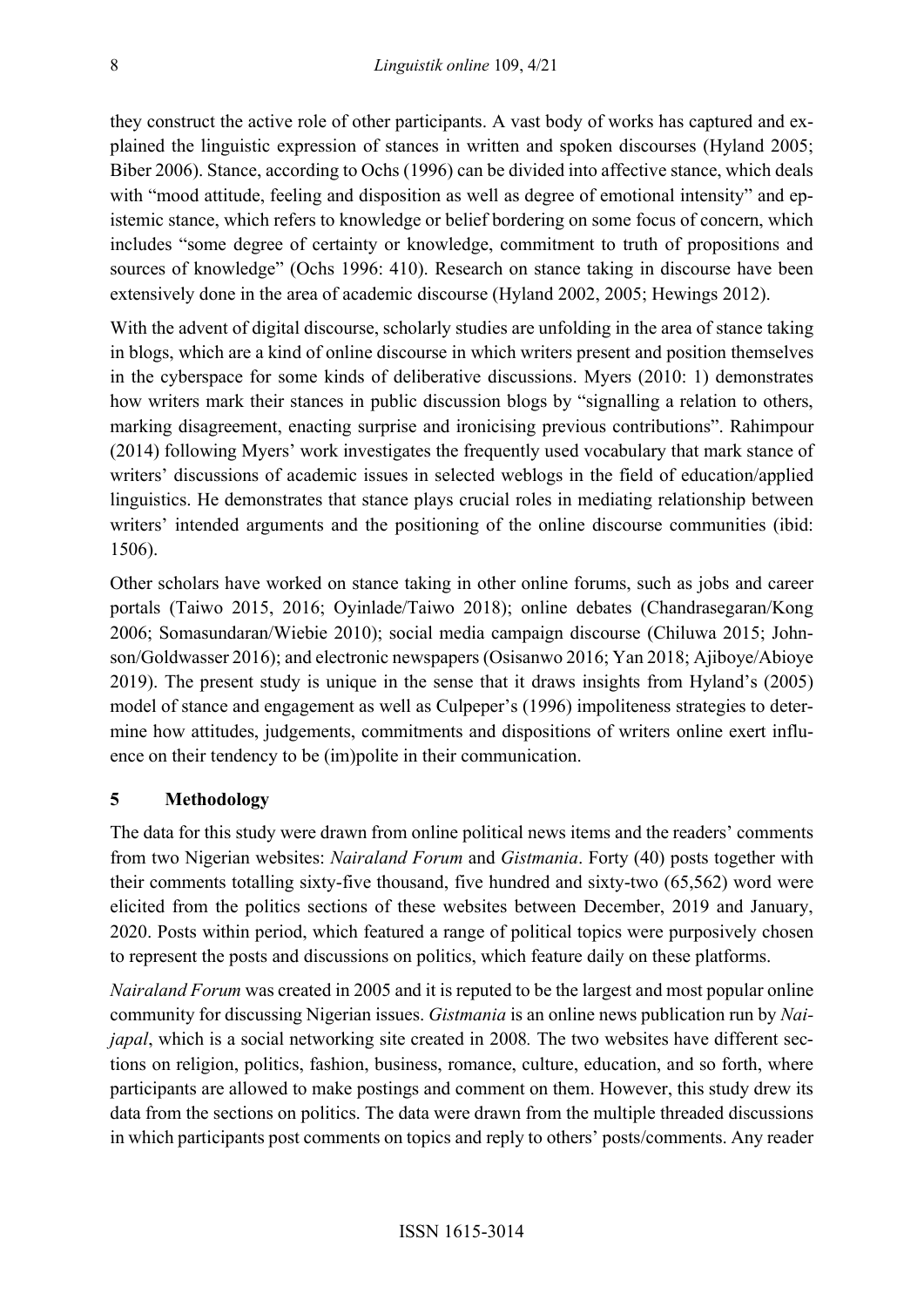can log in to read and submit a comment or reply to others' comments. Thus, this article examines the news items and the comments as well as the replies to posts by other participants on the platforms. The two forums are moderated by their founders.

The data were subjected to analysis using Culpeper's (1996) impoliteness strategies. Culpeper (1996: 356) proposed impoliteness super strategies as the following:

- (a) Bald on record impoliteness: the face threatening act (FTA) is performed in a direct, clear, unambiguous and concise way where face is not irrelevant.
- (b) Positive impoliteness: the use of strategies designed to damage the addressee's positive face wants.
- (c) Negative impoliteness: the use of strategies designed to damage the addressee's negative face wants.
- (d) Sarcasm or mock politeness: the FTA is performed with the use of politeness strategies that are obviously insincere, and thus remain surface realizations.
- (e) Withhold politeness: the absence of politeness work where it would be expected.

For interactional positioning, the study adopted Ken Hyland's model of stance and engagement, which was originally designed for academic discourse evaluation, but has been found quite useful for analysing other kinds of discourse. The model identifies writer-oriented features, which deal with "the ways writers present themselves and convey their judgements, opinions, and commitments" (Hyland 2005: 176). They are hedges, boosters, self-mentions and attitude markers. The second strand of the model is writers' alignment and engagement strategies, which has to do with how writers connect with others in the discourse. They are reader pronoun, questions, directives, shared knowledge and personal asides.

The analysis drew out the linguistic items chosen in the discussion to deduce the extent to which participants' dispositions and attitude were portrayed. It also identified and discussed how participants pull one another into the discourse as well as their expression of (im)politeness and the strategies they employed in doing so.

#### 6 Analysis and Discussion

For the purpose of investigating the impoliteness strategies used in the data, Culpeper's impoliteness strategies were adopted (Culpeper 1996, 2005). Impoliteness in the data was mostly performed directly and clearly, for instance, participants threaten one another's face with maximum efficiency. Of the one hundred and seventy (170) impolite utterances identified in the data, one hundred and seven 107 (63%) employed the bald on record strategy in which participants directly attack the faces of other participants and some public figures, typically politicians for their statements and actions. Following from a distance is negative impoliteness with thirtynine (39) occurrences 23%. This strategy enables participants to ridicule others and refuse to maintain the expected discursive distance. The discussions display members' tendencies to defy the expected norms in communication with unfamiliar people. Even when dealing with people known to be high on the social hierarchy, participants were casual and they discountenanced identities and social divisions. Hostilities and prejudices were freely expressed. Below are examples of some bald on record and negative impolite responses: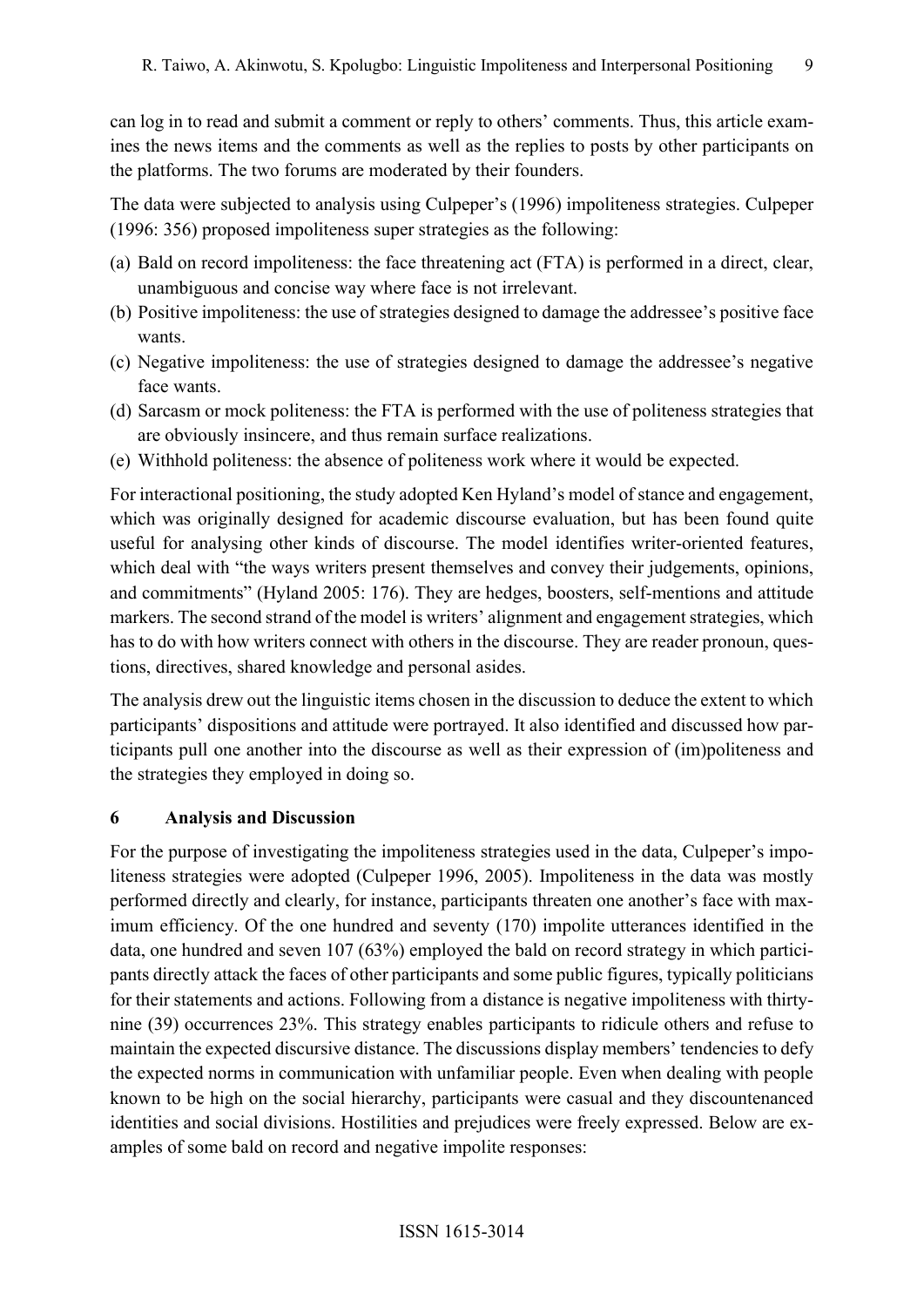| $D1$ : | This man is a calm liar. There is nothing worse than someone who can lie         |  |
|--------|----------------------------------------------------------------------------------|--|
|        | calmly.                                                                          |  |
|        | SMH (2020)                                                                       |  |
|        | [66 Likes, 4 Shares]                                                             |  |
| $D2$ : | Dont mind the idiot. A man who only have NEPA certificate and don't value educa- |  |
|        | tion. Foolish president                                                          |  |
|        | subzero $047(2020)$                                                              |  |

[5 Likes]

D3: Tell the dullard from daura nobody believes him not to say believe in him... Stupid people everywhere zombieHUNT (2020) [1 Like]

D1 – D3 are instances in which some statements were credited to President Muhammadu Buhari in news reports in some Nigerian newspapers. Such statements generated debates in which some participants directly and unambiguously attacked the president's face by calling him names such as calm liar, idiot, foolish president and dullard from daura. Instances like these abound in the data in which face attacks take their roots from disagreements degenerating into angry exchange of insults, which could be targeted at individuals or group members or an external member whose statement or action led to the discussion and debate.

The contention in D1 is the debate on whether President Buhari was fighting corruption or not. The statement credited to him was meant to portray him as an incorrupt person. However, many Nigerians believe that some purported cases of corrupt practices around the president would make it difficult to completely absolve him from corruption. In D2, the poster of the abusive expression linked the President's inability to produce his secondary school leaving certificate when being screened by the country's electoral body in 2015 to the statement credited to him, and felt that the president could not be sincere with his statement. The implication of the statement is that the President could not give what he did not have. In D3, the writer resorted to name-calling, describing the president as the "dullard of daura". This alliterative expression, which includes Daura, the president's home town, was popularised in online discussions as a way of humourizing and ridiculing the intelligence of the president and calling to question his ability to rule the country successfully.

The next excerpt, D4 came as a follow up to a post asking for the whereabouts of the Vice President, Yemi Osinbajo. The poster theowise (2020) posted:

D4: The Nigerian vice president has over the weeks, been nowhere to be found. Stupid people everywhere theowise (2020)

This simple question by an inquisitive Original Poster (OP) was construed as offensive by another participant, okefrancis, who started off with a bald-on-record impolite response, referring to the question as "stupid" in "Hahaha, what brings about this stupid question, so our vice president must not rest again" (Re: Where's Prof. Yemi Osinbajo? 12:47am On Jan 11, 2020). Culpeper (2011) proposes that one key factor that underpins the degree to which offence may be legitimately taken is related to the activity type. Studies have underscored how sometimes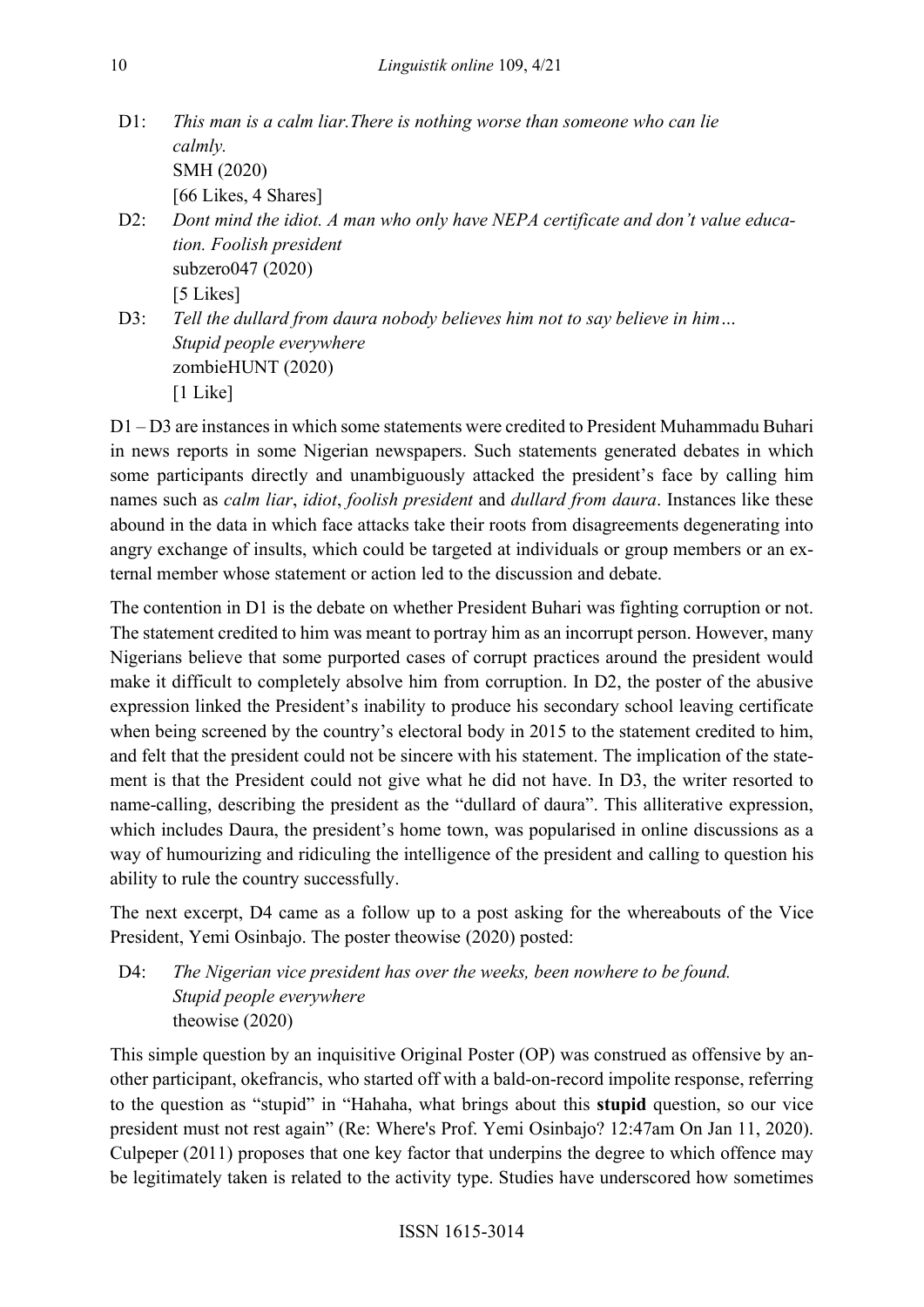honest airing of political and religious views online often generate inadvertent acts of offence which ultimately result in different forms of impolite expressions (Tagg/Seargent/Brown 2017). In the exchange that follows, it was observed that a participant took offence from an utterance, which ordinarily should not have caused an offence, that is, construes the utterance of the OP as offensive (Haugh 2015).

- D5: Hahaha, what brings about this stupid question, so our vice president must not rest again. okefrancis (2020)
- D6: Do you want to kidnapped him?<sup>202</sup> jumper524 (m) (2020)

The response in D6 to the question that started the thread is incongruous with the question. The interpretation is implicit because it would involve a lot of inferencing on the part of the target, who would need to discern the meaning of the utterance within the wider pragmatic context of the country. This is a humorous or an entertaining impoliteness in the context of the contemporary Nigerian social discourse in which kidnapping is a visible topic.

- D7: Fake pastor  $\mathbf{\widehat{\omega}}$ NimrodEndOfDays (2020)
- D8: If Osinbajo were to be your father will you call him fake pastor or disrespect him the way you always do, I can see you're a useless children [sic!] to your family Lydia696 (2020)
- D9: If he is not fake, why has he not spoken out against the evil in the Land? Is it until they kill someone close to him maybe his son or Daughter that he would know there is trouble? Since he supports Evil and bad things by keeping quiet. Then he is a fake Pastor. If He doesn't want insult he should resign and o back to stealing people's money through tithe. Shooye (2020)

As can be observed, subsequently, there was a transfer of insults to the Vice President, the subject of the original post, when NimrodEndOfDays in D7 described him as "Fake Pastor". This utterance is a direct attack on the quality face the Vice President, Professor Yemi Osinbajo, one of the distinguished pastors of the Redeemed Christian Church of God, a church reputed to have the largest congregation in the country. Drawing attention to social expectancies with regards to personal social entitlements and fairness, Lydia696 responded in D8 by attacking the equity rights of NimrodEndOfDays. The response "If Osinbajo were to be your father will you call him fake pastor" is a direct challenge of personal/social entitlements of the poster. These entitlements include fairness and consideration (Spencer-Oatey 2002).

Cyberspace is an argumentative place where people argue passionately, creatively and compulsively. In support of NimrodEndOfDays and a bid to mark some ideological territory, Shooyie in D9 above employed two questions (wh- and polar) to further engage Lydia696's and others who challenged the perception of Osibajo as a "fake pastor". The questions were engaged to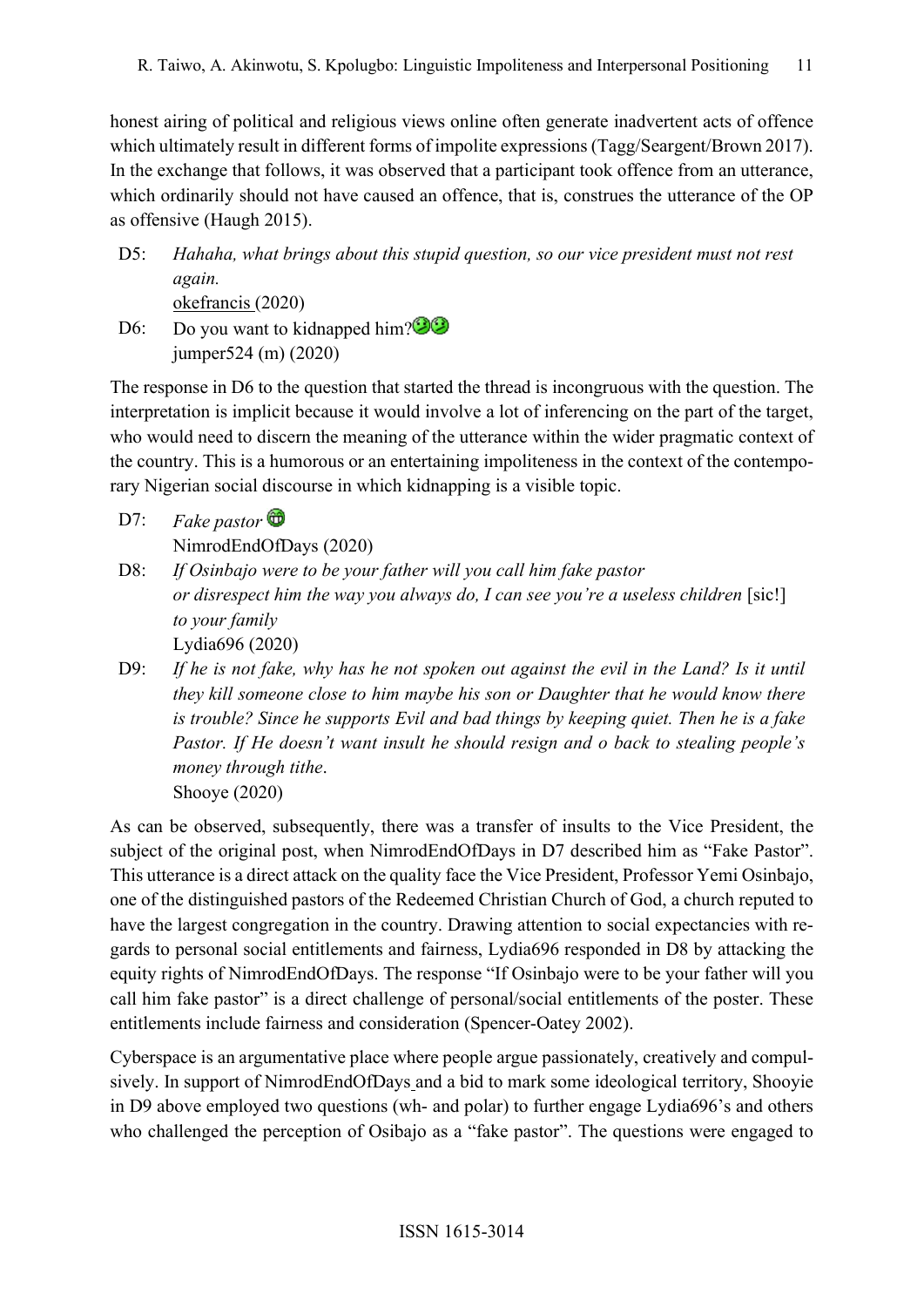further open up the discussion. These face-threatening strategies provide justifications for regarding the Vice President as a "fake pastor", thereby further aggravating the quality face attack.

Disagreements, which may start with mere differences in opinions on any issue, often snowballed into a flame war (heated and lengthy arguments that result in personal attacks, profanity and exchange of abusive messages), which eventually derailed the topic under discussion. Flaming, which initially targets individuals, could be extended to their ethnic groups. For instance, in one of the threads a statement (Nairaland Forum 2020) was credited to Anthony Sani, the Secretary General of Arewa Consultative Forum (a political and cultural association of leaders in Northern Nigeria), that the Igbo people of the Eastern part of Nigeria should review their agitation for a separate state for them to aspire for the presidency of Nigeria. The topic generated a lot of debate because it focused on two contentious issues (a) the agitation for a separatist state for the Igbo and (b) their agitation for the presidency of the country. People with different angles to the topic brought in their perspectives, but not in a civil way. As the discussion progressed, participants resorted to linguistic categorisation in order to express their critical stances. The rhetorical tools of Othering and Labelling were engaged in the representation of ethnic groups. Some of the stereotypical derogatory labelling employed, which have been popularised on the internet over the years are also impolite ways of referring to the major ethnic groups in Nigeria. Below are some of the stereotype expressions:

| The Hausa/Fulani people | Aboki illiterates, gworo-chewing misfits |
|-------------------------|------------------------------------------|
|                         | Banza terrorists                         |
| The Igbo                | Flatino, yanmiri, Ipob                   |
| The Yoruba              | Afonja, fulani slaves, brown roof tribe  |

The word *aboki* in Hausa means 'friend', but over the years it has become a pejorative linguistic label by other Nigerians for identifying the Hausa/Fulani people. The word is often used to demean the target as a stupid person. The expression gworo-chewing is a derogatory way of describing the love of the Hausa people for kolanut (gworo), while banza in Hausa means 'stupid'. The word flatino was invented as derogatory way of referring to the Igbo, whose heads are said to be flat. They are also called yanmiri, a mimic of Igbo expression ye m mri ('give me some water') and *ipob* is the name of an Igbo group demanding for a separate state to be called Biafra. The word Afonja was also popularised on the Internet as a negative evaluative description of the Yoruba. Afonja was a warrior in the Old Oyo Empire based in Ilorin, who rebelled against the empire in favour of the Fulani jihadists. The name became a derogatory metaphor for the Yoruba people, portraying them as treacherous and coward people. The Yoruba are also negatively evaluated and labelled in connection with the brown roofs that characterised some of their ancient towns like Ibadan.

Other well-established impolite forms in the discussion threads are: name-calling, vulgarism, cursing, dismissal and sarcasm. Some excerpts are presented below.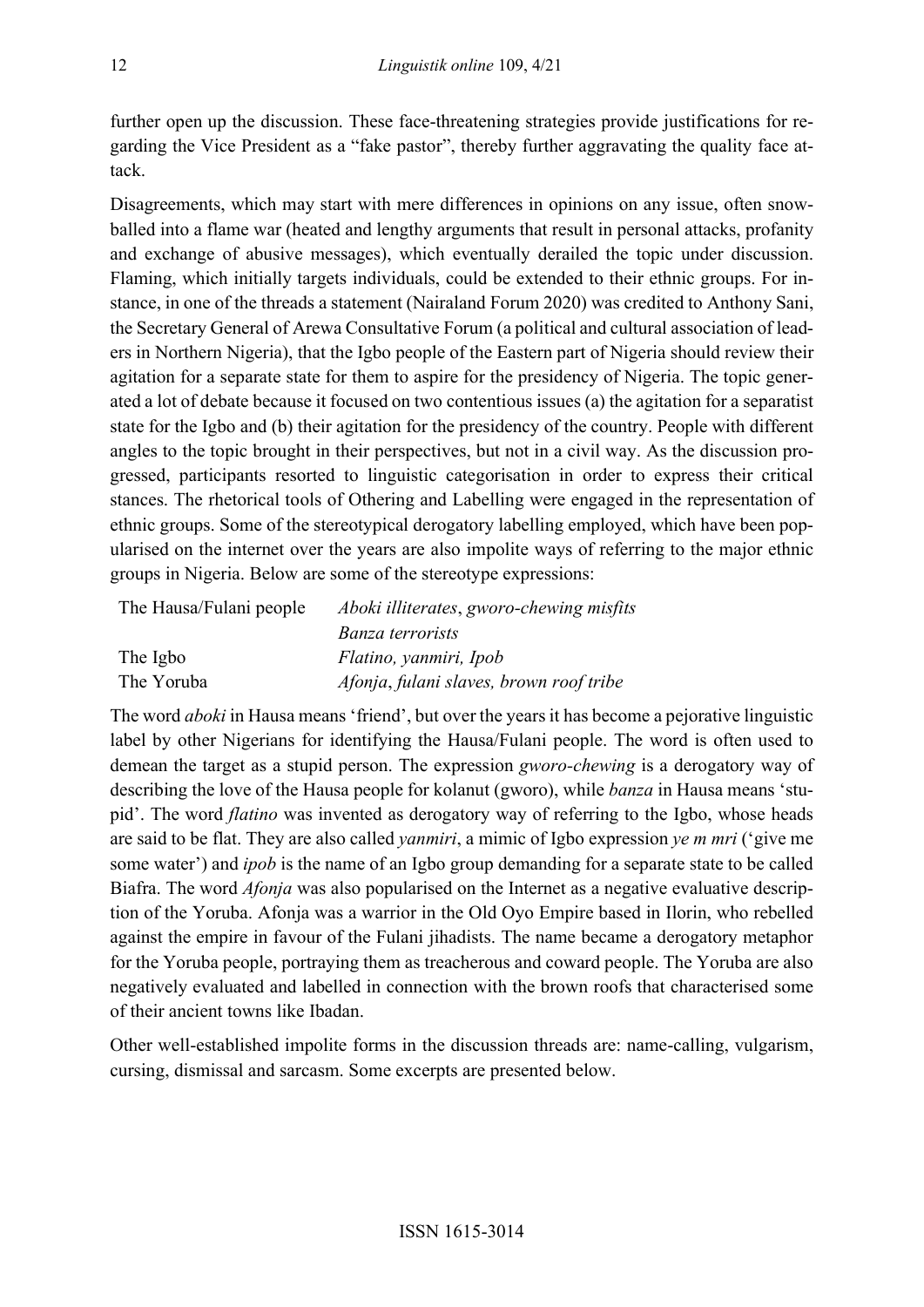Name-calling – calling people offensive and rude names

- D10: They're all **bunch of fools**, but the former is even worst updatechange (2020)
- D11: Buhari is just a silly animal BlackSeptember (2020) [13 Likes]
- D12: Arewa group are **bastards**  Okemmanwu (2020) [1 Like]

Vulgarism – using crude, obscene and offensive expressions

- D13: kiss my black a\$\$, poor broke boy. Rick kid, I pay my bills. You pay yours. So Bleep yourself! eDeity (2020)
- D14: Both the OP and all the thiefs on that list can fyck off SaintHilary (m) (2020)

Cursing – invoking or using curse on someone

- D15: Thunder shall do the needful on the Northern lazy youth, who can not look into local security outfit in the North to fight boko haram. but are fast to condemn the security measures of others. Pentasoft1978 (2020) [1 Like]
- D16: Thunder fire you pa Buhari okpalaAnambra (2020) [17 Likes]
- D17: May God punish all these kinds of people. They are true enemies of Nigeria. May they all end miserably along with the thieves, looters, criminals and fraudsters they support.

The will never escape the evil coming their way….. as long as they looted and raped our darling nation and telling us to face that STEALLING IS NBOIT COR-RFUPTION….What insolence Mipem23 (2020)

Dismissal – shutting someone up

# D18: shut up u dey talk rubbish.ur belle for there! You're the one sounding stupid and dull. Get lost! EjaikreTheViper (2020)

D19: This man should just shutup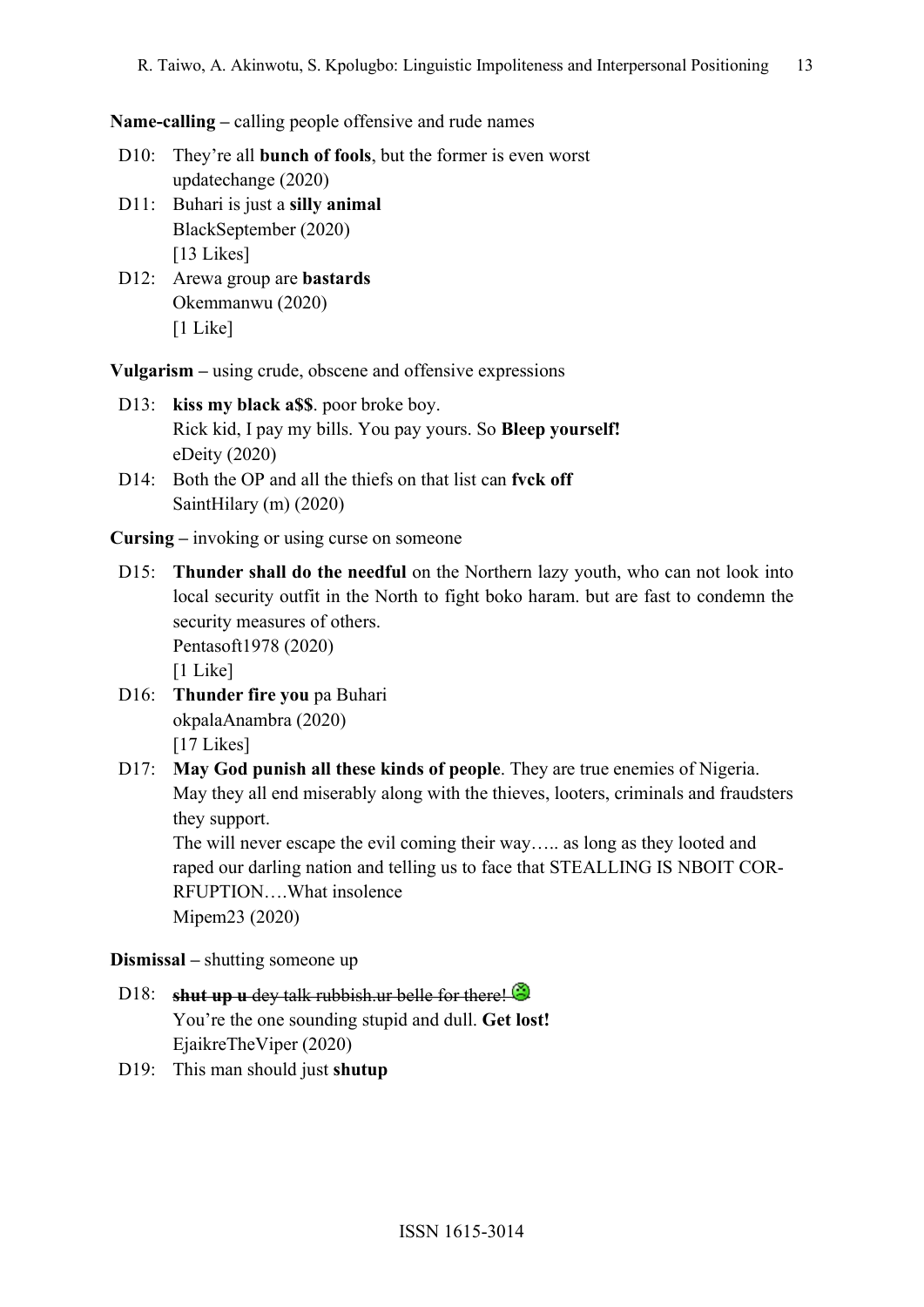Sarcasm – using mock to convey contempt (mock impoliteness)

- D20: Lion to provide 20 million antelopes with food in 2020... Come to the den and collect yours socialmediaman (2020) [235 Likes, 17 Shares]
- D21: Niajapals why are we not believing, he is answering is name! For god sake lie mohammed Izorrr (2020)

When taking stance in political discussions, participants appear sometimes to be more concerned about how to advance their positions in relation with those of other participants. They hardly hedge or boost their arguments, rather, they engage self-mentions and attitude markers which assist them to convey they feelings and attitude towards the discussion and other participants. Below are some instances from the data.

- D22: I can see your reasoning is that of a grandpa since I reason like a kid. LegendHero (m) (2020)
- D23: I know some olodos came here to see if the FG would provide 100million jobs in Shell, Chevron and Mobil. lazy yoots diegwu02 (2020) 8 Likes, 2 Shares
- D24: You people in Myetti are very stupid. I **wonder** what you will do when Buhari gets out of power. Keep digging your grave. baby124 (2020)

The attitude markers used in the extracts above are verbs of cognition or cognitive verbs. They typically occupy positions very close to the pronoun representing the speaker  $(I, \text{ in these in-})$ stances). Self-mention and cognitive verbs here further indicate presence and affect, two major components of stance in discourse. The cognitive verbs see, know and wonder indicate different degrees of the commitment of the writer to the propositions – perception of the reasoning of another participant; awareness of the possible dispositions of other participants to the topic posted and the thought of what happens to the Presidential spokesperson after the president's exit of power respectively. The goal of engaging these cognitive verbs was to ridicule the targets earlier mentioned, most especially their cognitive capacity.

Participants in online political discussions do more than just projecting their ideas in arguing a position, they also engage other participants and pull them along their lines of thought. In fact, the whole idea of engagement starts with the original posting (OP), which is done to invite comments from other participants. Most times, the first few responses to the OP determine to a large extent the direction of the argument. In order to engage other participants, questions, directives and reader pronouns were employed. Any of these engagement strategies could signal face attack of participants. For instance, questions like the ones in D25 and D26 were framed straightforwardly with no hedging for direct face attacks.

D25: Read what you wrote yourself. Does it make sense? Yommen (2020)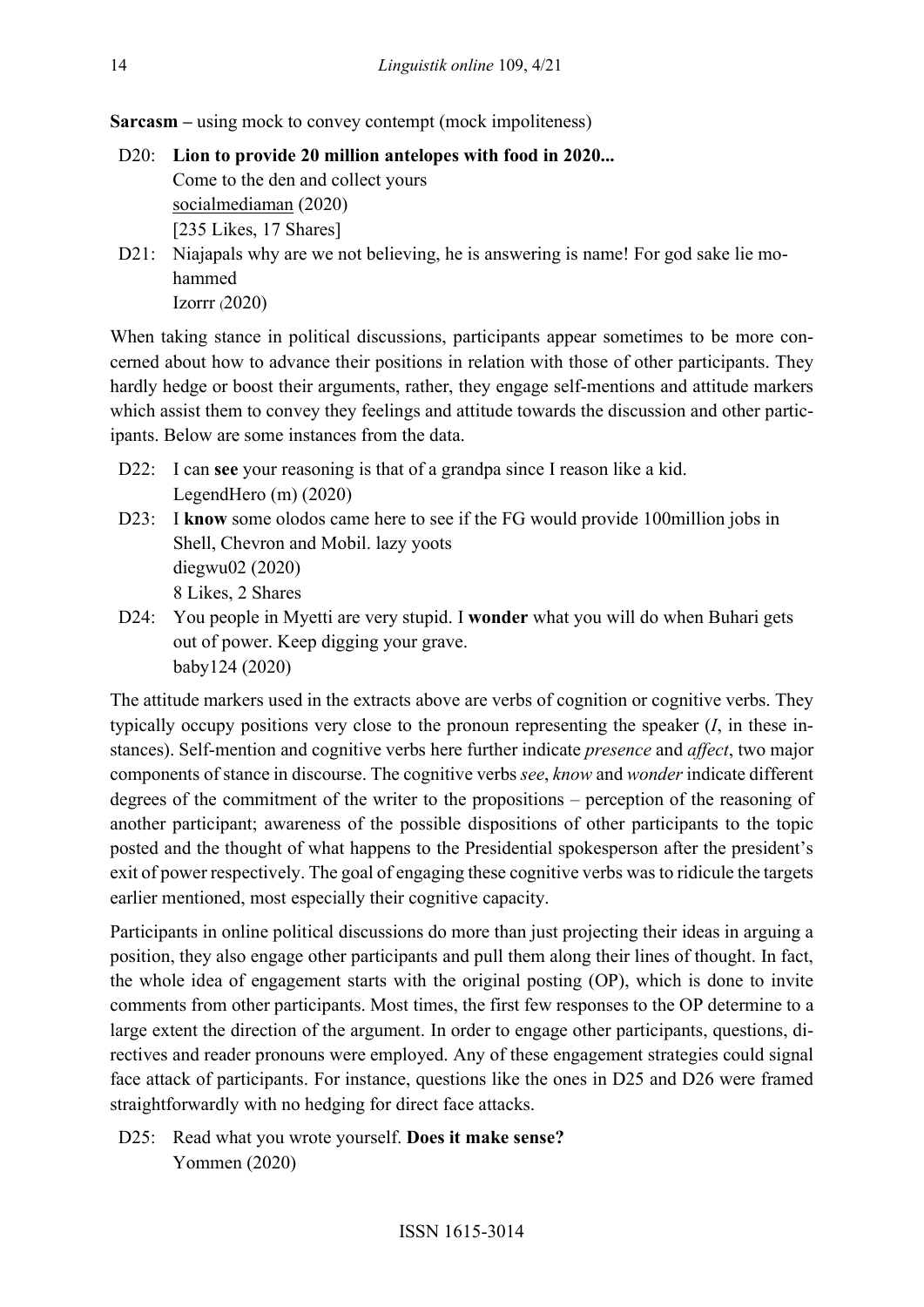# D26: Wetin Musa no go see for gate...stop comparing Apple with Orange Maxymilliano (2020)

The questions were deliberately used to ridicule the cognitive perspectives of the other participants they were directed to, thereby attacking their negative face. They were constructed to denigrate cognitive capacity with such lexical items as *normal*, *stupid* and *sense*. In D26 however, the Nigerian Pidgin expression wetin Musa no go see for gate (What will Musa not experience at the gate) is a common saying portraying a condescending view of the Hausa as inferior people, who are only suitable for menial jobs like guarding the gate. In this context, it is an indication of contempt for the perceived bizarre reasoning in the discussion. Musa is a metaphor for the gatekeeper in the discourse of gatekeeping constructed here. There is an ideological construction of a territorial space in the discussion context where some participants felt they possess the power to determine who and what merit social inclusion and exclusion within the online discussion community.

Directives have a way of undermining interpersonal relationships because they are a rhetorical feature that often signal bald-on-record threat to the target's face. For instance, dismissals such as we have in D18 and D19 are extreme impolite ways of asking someone to stop talking. Some examples of directives in the data are.

- D27: Stop making your ignorance fashionable. Afamed (2020a)
- D28: Another dumb follower. How can a ward suspend a National officer? Not even a President/PMB can suspend Oshiomole. Read before you expose your ignorance. Afamed (2020b)
- D29: Pls be careful of that midget. He is very dangerous. [1 Like] Firo08 (m) (2020)
- D30: Better keep quiet or find another work if you don't like Amotekun AgentNairaland (2020)

All the directives above could be perceived to be clear face threatening acts done with different strategies. For instance, the message in the directive lies in the incongruity between the noun ignorance and the adjective fashionable which is meant to paint the picture of the oddity in the argument of the person who is being addressed. Likewise, the idea of "exposing of ignorance" is an impolite ridicule of the target. Referring to the Vice President, Yemi Osinbajo as a midget is an attack on his positive face in order to discredit him. This could be likened to the idea of "hitting below the belt" by stressing the inherent personal physical features which are extraneous to the argument – an unfair way of trying to win an argument.

In spite of the fact that the kind of political debate we are dealing with here took place in a virtual space, there were adequate evidence of features on interpersonal relations that show that participants were conscious of one another. The use of reader pronouns signals the consciousness of other participants and their involvement in the discourse and creating the impression of a connected community. The second person pronouns, thereby predominantly used in online discussions to address the other participants either alone or as a group.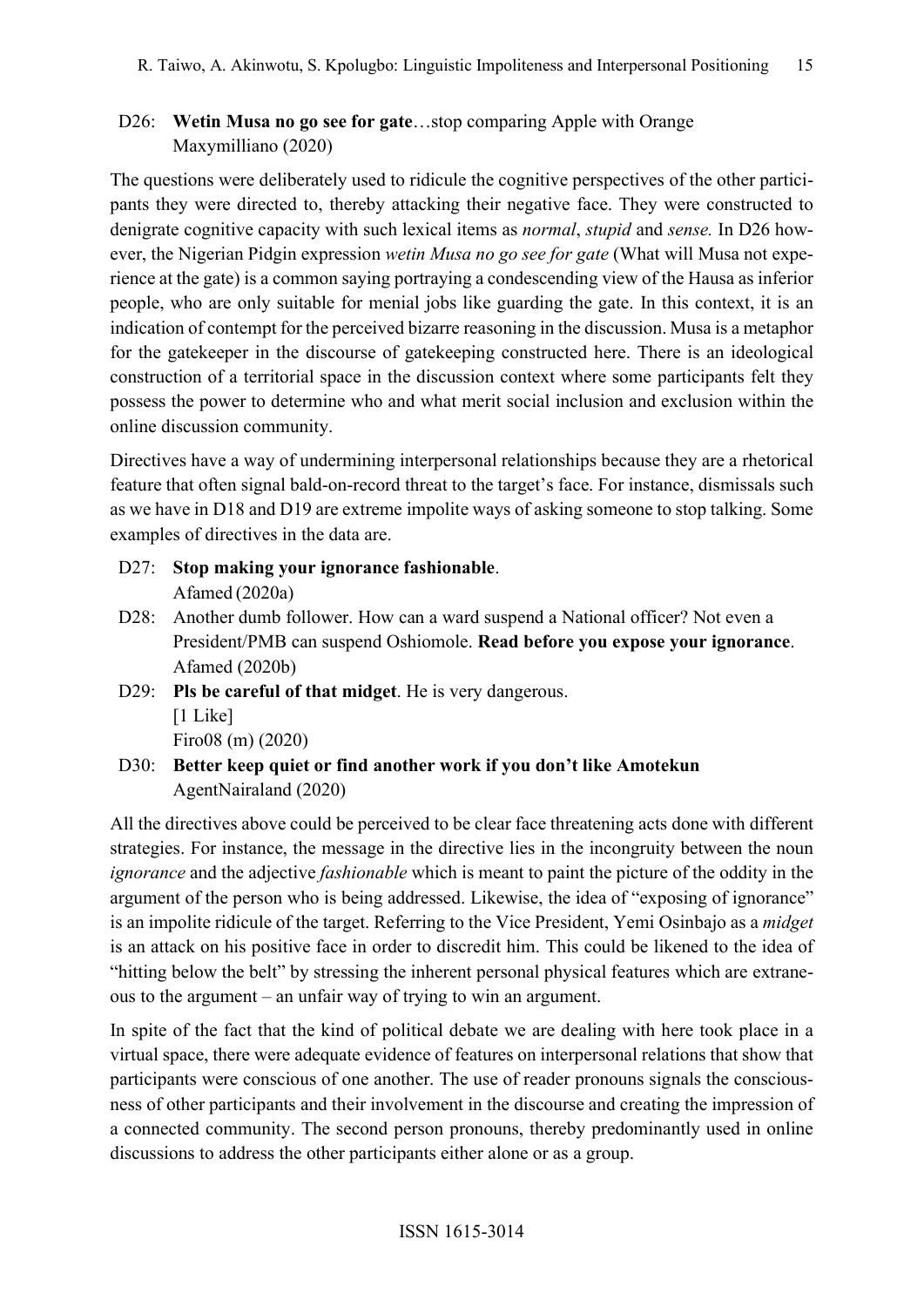D31: Do you know that some North Central states like Plateau have already keyed into it ۵

If I hit your flat head hard now, the mods will come and ban me.... 7 Likes

Donaldoni (2020)

- D32: Do you have any evidence to support this stupid claim. You need that advice more, think before you comment! eDeity (2020)
- D33: I don't know that you can be this senseless we are talking about realities you are busy saying jargons, after reading the truth Omlueh (2020)

The use of reader pronouns sometimes creates the impression of proximity where there is really none. Take for instance the second clause in D31, where the poster is talking about "hitting" another participant's "flat head", which is an action that is impossible in a virtual discourse context. It could also be a derogatory way of referring to the earlier poster that he/she is not well informed or not thinking right. However, in the imagination of the writer there exists a participant whose flat head could be hit but for the risk of being banned by the moderator.

Other expressions like shutup (D18), keep quiet (D30) are indications of their awareness of a virtual reality context. Participants in online discussions have to believe in the reality of the interactive virtual context they are operating and get immersed in it to be able to do all they do, such as expressing their attitudes, employing impoliteness strategies through their arguments and pulling other participants into the discourse. The whole idea of participants' positioning means that their senses have adjusted to online political debate context as a real experience worth investing their time and other resources on.

In online political contexts, there are all manners of participants, such as sociopaths, paranoid, narcissists personalities who just want to argue for the purpose of hurting, causing trouble and pumping up their self-esteem with inflated opinions. Such personalities are only able to express these attitudes online and they always take advantage of discussions to inject hatred, invectives and insults and set the emotional temperature for the rest of the comments even when participants are making efforts to be civil in their discussion. Impoliteness could be deliberately enacted by such characters described earlier or induced vitriolic comments.

This study has been able to show how the disinhibition effect of the online context coupled with interactants positioning encourages the expression of impoliteness, most especially bald on record and negative ones. In the data analysed for this study, such impolite forms were targeted at participants, and groups represented by the participants as well as public figures who are connected with the topics being discussed. Linguistic manifestations of impoliteness include, name-calling vulgarism, cursing, dismissal and sarcasm. Questions and directives were engaged to threaten the face of other participants, while reader pronouns heightened the effect of impoliteness in the discussions.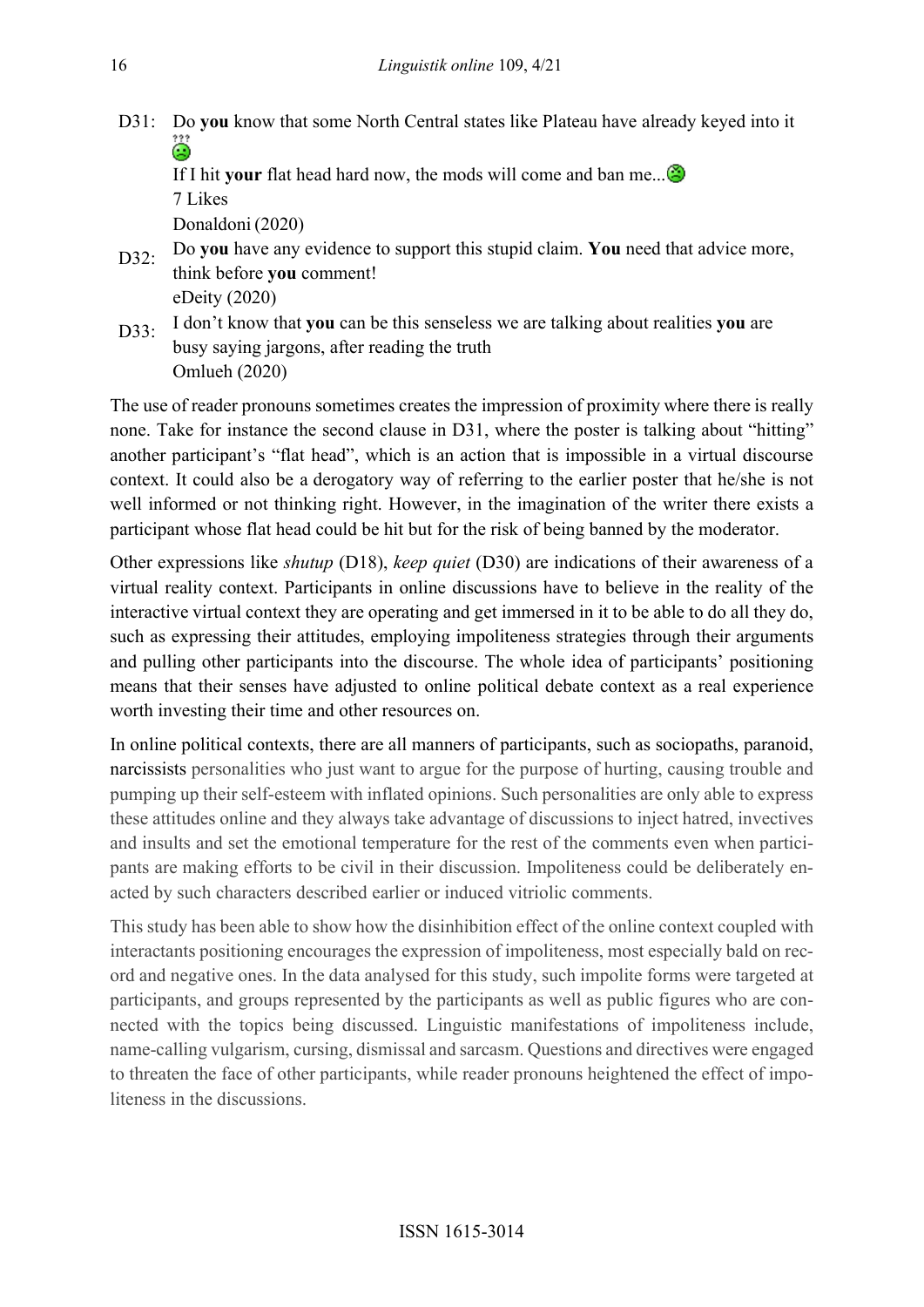#### 7 Conclusion

This study has investigated the expression of interpersonal positioning and impoliteness in political debates online by Nigerians. The study demonstrates how pointed criticism and exclusion strategies emerged as conventionalised means of expressing impoliteness. Likewise, impoliteness is often evoked through common semantic mechanisms of othering such as stereotyping, overt and covert insulting and provocation of ethnic strive with demeaning powerful linguistic expressions and images. However, all these are traceable to the consciousness of participants to position themselves in terms of the way they express their attitude cognition and dispositions as well as their awareness of other participants. The study concludes that the disinhibition effect of the online contexts makes it almost impossible for participants not to be impolite even when they position themselves with the right attitude. This is so because some of them deliberately engage in injecting of vitriols that lead to vulgarity and stereotyping and ultimately flaming that have the tendencies to derail the topics.

#### References

- Ajayi, Temitope/Bamgbose, Ganiyu Abisoye (2019): "Ideologies and Impoliteness Strategies in Online Ethno-religious Conflict among Nigerians". Ghana Journal of Linguistics 8/1: 60– 80.
- Ajiboye, Esther/Abioye, Taiwo (2019): "When citizens talk: Stance and representation in online discourse on Biafra agitations". Discourse & Society. doi/10.1177/0957926518816197
- Angouri, Jo/Tseliga, Theodora (2012): "'You Have No Idea What You are Talking About!' From e-disagreement to e-impoliteness in two online for a". Journal of Politeness Research 6/1; 57–82.
- Biber, Douglas (2006): "Stance in Spoken and Written University Registers". Journal of English for Academic Purposes 5: 97–126.
- Biber, Doughlas/Finegan, Edward (1989): Styles of Stance in English: Lexical and Grammatical Marking of Evidentiality and Affect. Text 9: 93–124.
- Blitvich, Pilar Garcés-Conejos (2010): "The YouTubifcation of Politics, Impoliteness and Polarization". In: Taiwo, Rotimi (ed.): Handbook of Discourse Behavior and Digital Communication: Language, Structure and Social Interaction Vol. I. Hershey/Pennsylvania, IGI Global: 540–563.
- Brown, Penelope/Levinson, Stephen. (1987): Politeness: Some universals in language usage. Cambridge: Cambridge University Press.
- Chandrasegaran, Anthonia/Kong, Kah Mun Clara (2006): "Stance-taking and Stance- support in Students' Online Forum Discussion". Linguistics and Education 17/4: 374–390.
- Chiluwa, Innocent (2015): "'War against our Children': Stance & Evaluation in #Bring-BackOurGirls Campaign Discourse on Twitter and Facebook". Discourse & Society 26/3: 267–296.
- Culpeper, Jonathan (1996): "Towards an Anatomy of Politeness". Journal of Pragmatics 25: 349–367.
- Culpeper, Jonathan (2005): "Impoliteness and entertainment in the television quiz show: The Weakest Link". Journal of Politeness Research 1/1: 35–72. doi.org/10.1515/jplr. 2005.1.1.35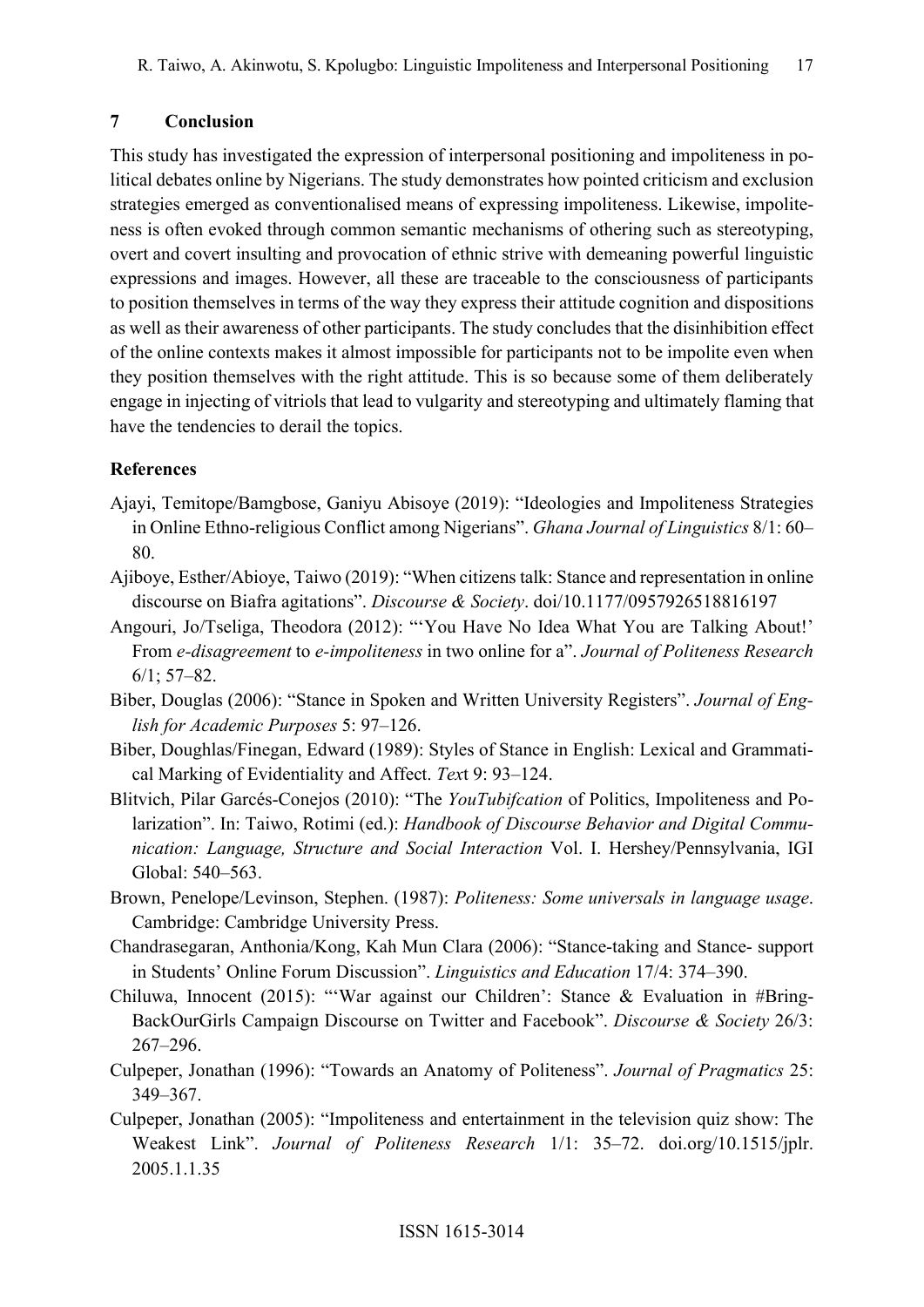- Culpeper, Jonathan (2011): Impoliteness: Using Language to Cause Offence. Cambridge: Cambridge University Press.
- Foley, William (1997): Anthropological Linguistics: An Introduction. New Jersey: Blackwell.
- Groshek, Jacob/Cutino, Chelsea (2016): "Meaner on Mobile: Incivility and Impoliteness in Communicating Contentious Politics on Sociotechnical Networks". Social Media & Society  $2/4: 1-10.$
- Halpern, Daniel/Gibbs, Jennifer (2013): "Social media as a catalyst for online deliberation? Exploring the affordances of Facebook and YouTube for political expression." Computer in Human Behaviour 29/3: 1159–1168.
- Haugh, Michael (2015): Impoliteness and taking offence in initial interactions. Journal of Pragmatics 86: 36–42.
- Hewings, Ann (2012): "Stance and voice in academic discourse across channels". In: Hyland, Ken/Sancho Guinda, Carmen (eds): Stance and Voice in Written Academic Genres. Basingstoke, Palgrave Macmillan: 187–201.
- Hmielowski, Jay/Hutchen, Myiah/Cicchirillo, Vincent (2014): "Living in an age of online incivility: Examining the conditional indirect effects of online discussion on political flaming". Information, Communication & Society 17/10: 1196–1211.
- Hopkinson, Christopher (2013): Trolling in Online Discussions: "From Provocation to Community Building". Brno Studies in English 39/1: 5–25.
- Hyland, Ken (2002): "Authority and Invisibility Authorial Identity in Academic Writing." Journal of Pragmatics 34: 1091–1112.
- Hyland, Ken (2005): "Stance and Engagement: A Model of Interaction in Academic Discourse". Discourse Studie 7/2: 173–192.
- Johnson, Kristen/Goldwasser, Dan (2016): "'All I know about politics is what I read in Twitter': Weakly Supervised Models for Extracting Politicians' Stances From Twitter." Proceedings of COLING 2016, the 26th International Conference on Computational Linguistics: Technical Papers, Osaka, Japan. Retrieve  $20^{th}$  July, 2021. aclanthology.org/ C16-1279 [23.08.2021].
- Lakoff, Robin Tolmach (2005): "Civility and its discontents Or, getting in your face". In: Lakoff, Robin/Sachiko, Ide (eds.): Broadening the Horizon of Linguistic Politeness. Amsterdam, Benjamins: 23–43.
- Linssen, Jeroen/Theune, Mariet/Heylen, Dirk (2013): "Taking things at face value: How stance informs politeness of virtual agents". In: Conci, Mario et al. (eds.), Proceedings of the CASA – Computers as Social Actors Workshop: 71–82. ceur-ws.org/Vol-1119/CASA2013-complete.pdf. [02.04.2020]
- Locher, Miriam A./Watts, Richard J. (2005): "Politeness Theory and Relational Work." Journal of Politeness Research, Language, Behaviour, Culture 1/1: 9–33.
- Lyotard, Jean-François (1984): The Postmodern Condition. Minneapolis: University of Minnesota Press.
- Mills, Sarah (2003): Gender and Politeness. Cambridge: Cambridge University Press.
- Myers, Greg (2010): Stance-taking and Public Discussion in Blogs, Critical Discourse Studies 7/4: 267–275.
- Neurauter-Kessels, Manuela (2011): "Im/polite reader responses on British online news sites". Journal of Politeness Research. Language, Behaviour, Culture 7/2: 187–214.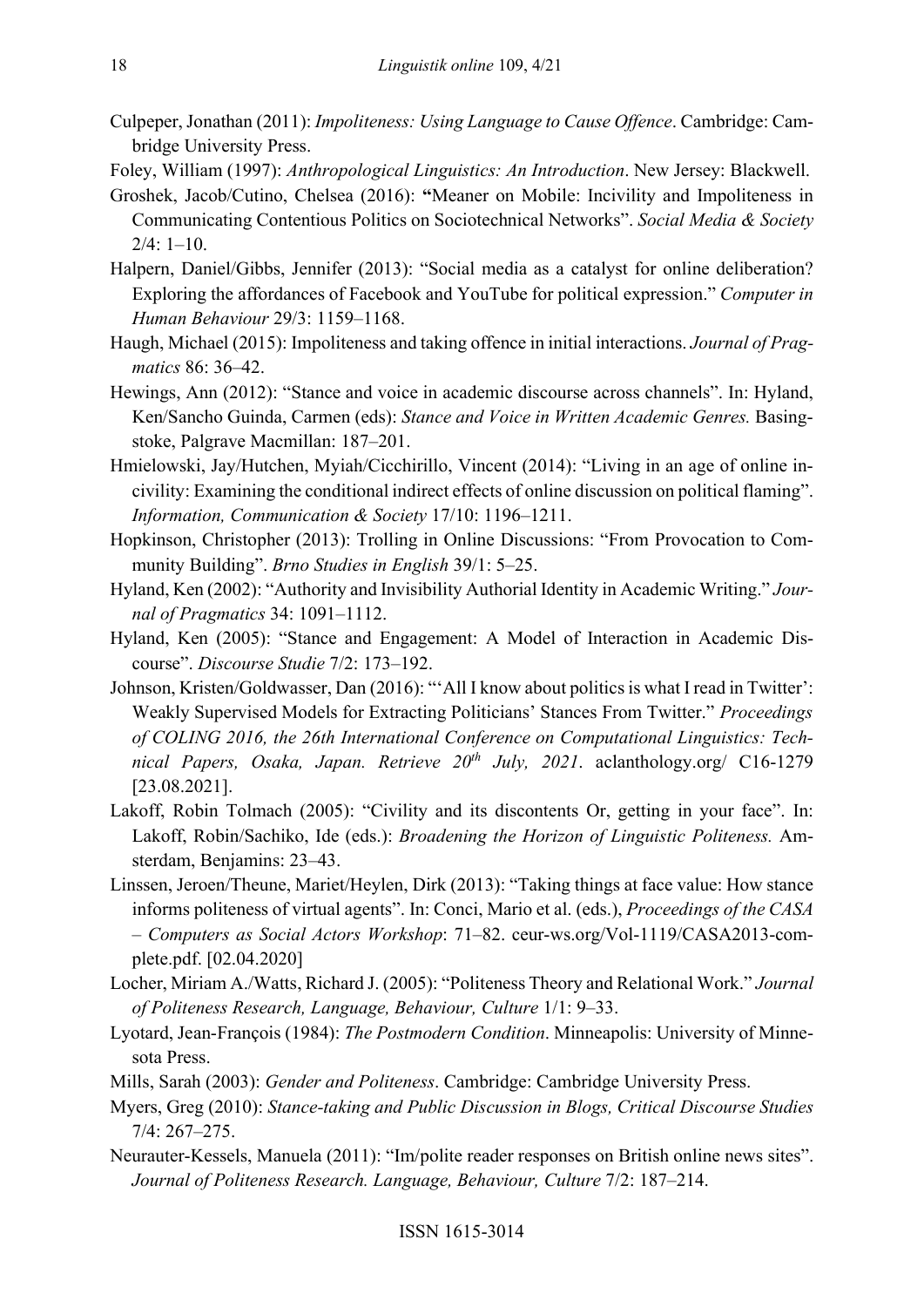- Ochs, Elinor (1996): "Linguistic Resources for Socialising Humanity". In: Gumperz, John/Levinson, Stephen (eds.): Rethinking Linguistic Relativity. Cambridge, Cambridge University Press: 407–437.
- Osisanwo, Ayo (2016): "Stance and Engagement in E-Punch Newspaper Readers' Comments on Former President Goodluck Jonathan Administration's War Against Boko Haram Terrorism in Nigeria". Journal of English Studies Association of Nigeria 19/1: 143–160.
- Oyebade, Titilade Adefunke (2018): "Politeness in Asynchronous Computer Mediated Discourse in Nairaland". Ndunode 13: 371–386.
- Oyinlade, Jumoke/Taiwo, Rotimi (2018): "Interactional Positioning and Stance Taking in Nigeria. Online Job Portals Discussion". Journal of the English Scholars' Association of Nigeria 20/1–2: 88–110.
- Papacharissi, Zizi (2004): "Democracy online: civility, politeness and the democratic potential of online political discussion groups." New Media & Society 6/2: 259–283.
- Rahimpour, Sepideh (2014): Blogs: "A Resource of Online Interactions to Develop Stancetaking". Procedia – Social and Behavioral Sciences 98: 1502–1507.
- Rowe, Ian (2015): "Civility 2.0: a comparative analysis of incivility in online political discussion". Information, Communication & Society 18/2: 121-138.
- Schallert, Diane et al. (2009): "Being polite while fulfilling different discourse functions in online classroom discussions." Computers & Education 53/3: 713–725.
- Santana, Arthur D. (2014): "Virtuous or Vitriolic: The effect of Anonymity on Civility in Online Newspaper Reader Comment Boards". Journalism Practice 8/1: 18–33.
- Sifianou, Maria (2019): "Im/politeness and in/civility: A neglected relationship?" Journal of Pragmatics 147: 49–64.
- Sinkevicuite, Valeria (2018): "'Ya bloody drongo!!!' Impoliteness as situated moral judgement on Facebook". Internet Pragmatics 1/2: 271–302.
- Somasundaran, Swapna/Wiebie, Janyce (2010): "Recognizing stances in ideological online debates". CAAGET 10 Proceedings of the NAACL HLT 2010 Workshop on Computational Approaches to Analysis and Generation of Emotion in Text: 116–124.
- Spencer-Oatey, Helen (2002): "Managing Rapport in Talk: Using Rapport Sensitive Incidents to Explore the Motivational Concerns Underlying the Management of Relations". Journal of Pragmatics 34/5: 529–545.
- Stromer-Galley Jenifer/Wichowski, Alexis (2011): "Political Discussion Online". In: Ess, Charles/Consalivo, Miu (eds.) The Handbook of Internet Studies II. New Jersey, Blackwell Publishing: 168–187.
- Tagg, Caroline/Seargeant, Philip/Brown, Amy Aisha (2017): "The Impact of Intradiversity on Online Offence". In: Tagg, Caroline/Seargent, Philip/Brown, Amy Aisha (eds.): Taking Offence on Social Media. Cham, Palgrave Macmillan: 67–88.
- Taiwo, Rotimi (2014): "Impoliteness in Online Discussion Forum: A Study of Trolling in Nairaland.com". In: Chiluwa, Innocent/Ifukor, Presly/Taiwo, Rotimi (eds.): Pragmatics of Nigerian English in Digital Discourse. München, LINCOM Europa: 67–76.
- Taiwo, Rotimi (2015): "'Who will employ them?' Questions as Engagement Strategies in Nigerian Job Portals Online". Ghana Journal of Linguistics 4/1: 41–63.
- Taiwo, Rotimi (2016): "Cognitive Verbs and Stance Taking in Nigerian Jobs and Careers Portals Online". Marang: Journal of Language and Literature 27: 1–19.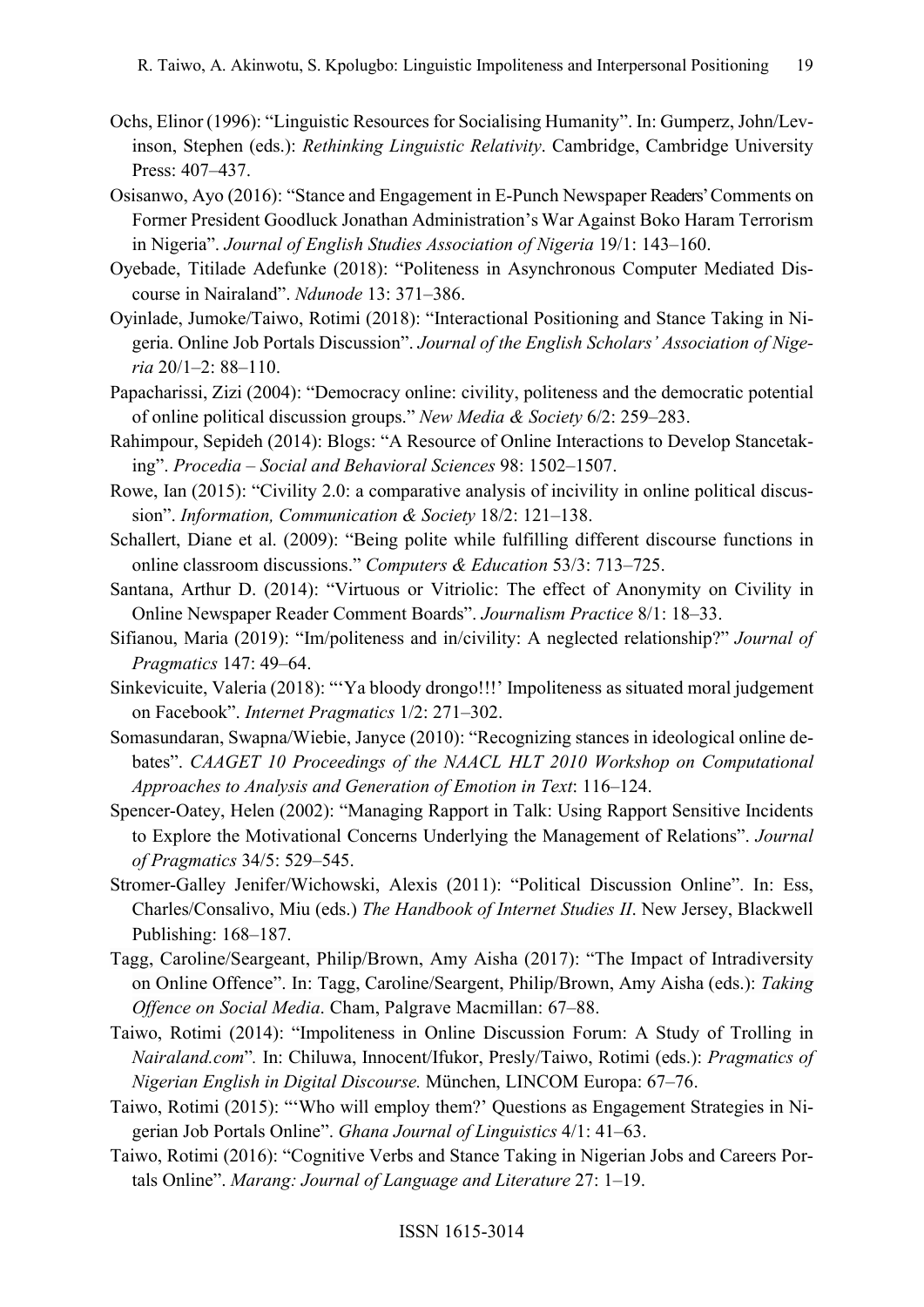- Taiwo Rotimi (2020): "Linguistic Impoliteness in Computer-mediated Discourse". In: Mbisike, Rossari/Akhimien, Pius/Oni-Buraimoh, Oluwumi (eds.): Trends in Semantics and Pragmatics. Ojo, Lagos University Press: 119–136.
- Taiwo, Rotimi/Opeibi, Tunde (2016): Discourse of Digital Civic Engagement: Perspectives from the Developing World. New York: Nova Science Publishers.
- Yeweon, Kim/Herring, Susan (2018): "Is Politeness Catalytic and Contagious? Effects on Participation in Online News Discussions." Proceedings of the 51<sup>st</sup> Hawaii International Conference on System Sciences, 1955–1964.
- Zuselka, Lauren/Seigfried-Spellar, Kathryn (2016): "Differentiating Cyberbullies and Internet Trolls by Personality Characteristics and Self-esteem". Journal of Digital Forensics, Security and Law 11/3: 7–25.

#### Internet Resources

- Afamed (2020a): Re: Anthony Sani: Choose Between Biafra & Igbo Presidency: Arewa Group To Southeast 2:37pm On Jan 11, 2020. nairaland.com/5625895/anthony-sani-choose-biafraigbo/2#85706540. [10.04.2020].
- Afamed (2020b): Re: Gov Obaseki People Humilated And Chased Out At Oshiomole Residence {video}: 7:58am On Jan 10, 2020. nairaland.com/5623400/gov-obaseki-people-humilated-chased. [10/04/2020].
- AgentNairaland (2020): Re: Amotekun: Lagos, Osun, Ekiti Recruit 1,320 Militiamen. "They Can Use Guns": 2:06pm On Jan 11, 2020. nairaland.com/5625218/amotekun-lagos-osunekiti-recruit. [10.04.2020].
- baby124 (2020) Re: Amotekun: Lagos, Osun, Ekiti Recruit 1,320 Militiamen. "They Can Use Guns": 4:48am On Jan 11, 2020. nairaland.com/5625218/amotekun-lagos-osun-ekiti-recruit. [10/04/2020].
- BlackSeptember (2020): Nairaland: Re: FG Warns Kukah Not To Divide Nigeria 7:38am On Jan 11, 2020. nairaland.com/5625286/fg-warns-kukah-not-divide. [10/04/2020].
- diegwu02 (2020): Re: 'FG To Lift 100 Million Nigerians Out Of Poverty In 2020' Zainab Ahmed: 5:13pm On Jan 06, 2020. nairaland.com/5616799/fg-lift-100-million-nigerians/2 [10/04/2020].
- Donaldoni (2020): Re: Community Policing To Be Infused Into Amotekun Muhammed Adamu, IGP: 8:18pm On Feb 13, 2020. nairaland.com/5685633/community-policing-infused-into-amotekun. [10.04.2020].
- eDeity (2020): Re: Mbaka Is A Useless Piece Of Shit, Gov.ihedioha Face Your Work Charly Boy: 11:42am On Jan 09, 2020. nairaland.com/5621789/mbaka-useless-piece-shit-gov.ihedioha/1. [10.04.2020].
- EjaikreTheViper (f) (2020): Nairaland: Re: Mbaka Is A Useless Piece Of Shit, Gov.ihedioha Face Your Work - Charly Boy: 11:07pm On Jan 09, 2020. nairaland.com/5621789/mbakauseless-piece-shit-gov.ihedioha/1. [10.04.2020].
- Firo08 (m) (2020): Nairaland: Re: Prof Yemi Osinbajo And Atiku Abubakar In A Jolly Mood At An Event-photo: 2:03pm On Jan 11, 2020. [10.04.2020].
- Gistmania: gistmania.com. [23.08.2020].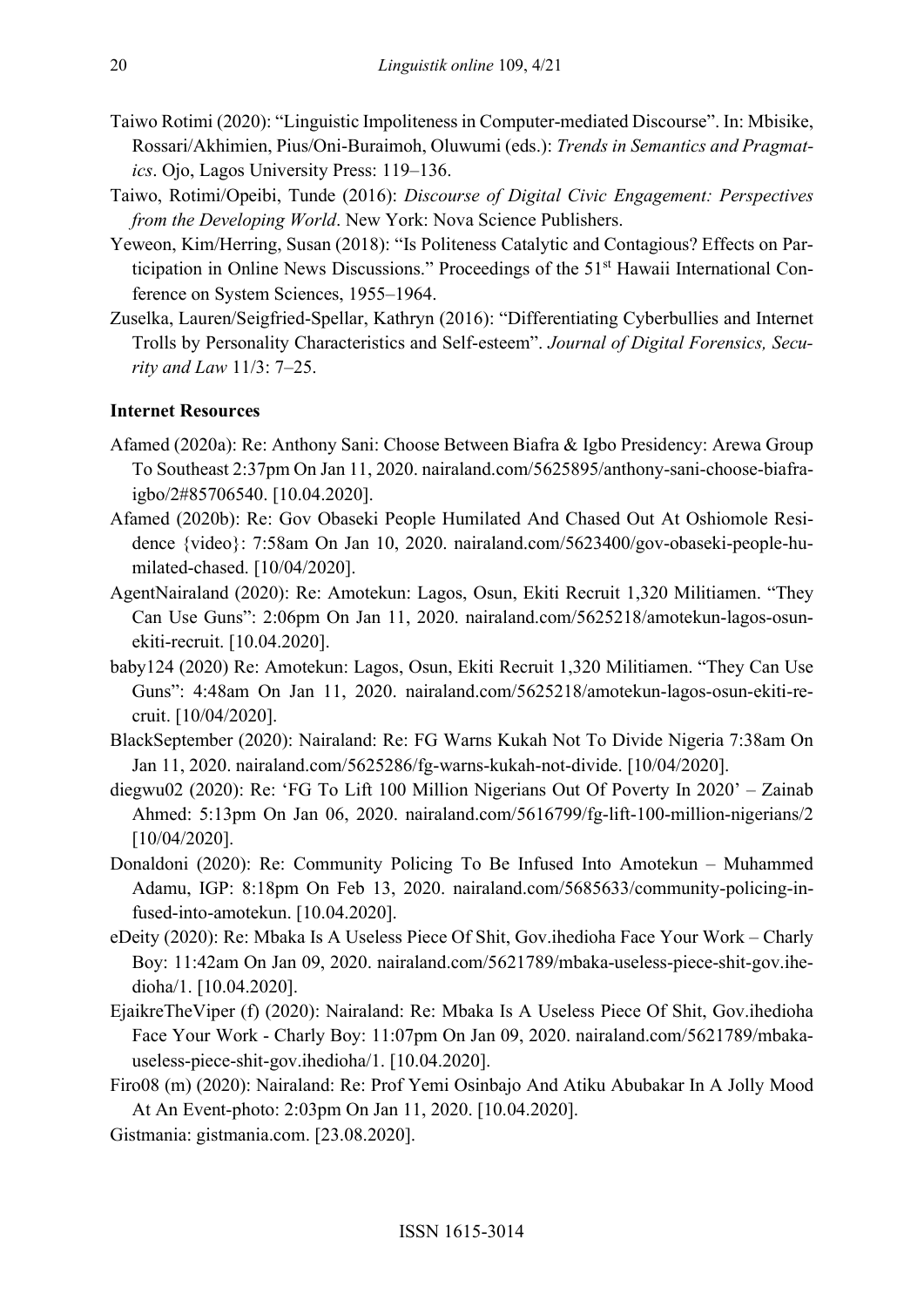- Izorrr (2020): Gistmania: Re: Nigeria is safest place to live in Lai Mohammed by Olusanya Akinrinola at 5-02-2020 07:31 AM. gistmania.com/talk/topic,453089.msg5615609.html [10.04.2020].
- jumper524 (m) (2020): Nairaland: Re: Where's Prof. Yemi Osinbajo? By 8:18pm On Jan 10, 2020. nairaland.com/5624863/wheres-prof-yemi-osinbajo. [10.04.2020].
- LegendHero (2020): Re: Afenifere: Amotekun Can Only Deal With Chicken Thieves, Not Fulani Herdsmen: 8:55pm On Jan 08, 2020. nairaland.com/5621064/afenifere-amotekun-onlydeal-chicken/4. [10.04.2020].
- Lydia696 (2020): Nairaland: Re: Where's Prof. Yemi Osinbajo? 8:33am On Jan 11, 2020. nairaland.com/5624863/wheres-prof-yemi-osinbajo. [10/04/2020].
- Maxymilliano (m) (2020): Re: "The Day It Rained Private Jets In Maiduguri2 Reno Omokri: 6:56pm On Jan 05, 2020nairaland.com/5615262/day-it-rained-private-jets. [10/04/2020].
- Mipem23 (2020): Re: There is Nothing Called North Abaribe by Mipem23 1:31pm On Jan 05, 2020. nairaland.com/5615262/day-it-rained-private-jets. [10.04.2020].
- NimrodEndOfDays (m) (2020): Nairaland: Re: Where's Prof. Yemi Osinbajo?: 7:32am On Jan 11, 2020. nairaland.com/5624863/wheres-prof-yemi-osinbajo. [10.04.2020].
- okefrancis (2020): Re: Where's Prof. Yemi Osinbajo? 12:47am On Jan 11, 2020. nairaland.com/5624863/wheres-prof-yemi-osinbajo. [10.04.2020].
- Okemmanwu (2020): Re: Anthony Sani: Choose Between Biafra & Igbo Presidency: Arewa Group To Southeast 3:06pm On Jan 11, 2020. nairaland.com/5625895/ anthony-sanichoose-biafra-igbo/1. [10.04.2020].
- okpalaAnambra (2020): Nairaland: Re: Buhari: I joined Politics Because I'm Not Corrupt: 5:17pm On Jan 10, 2020. nairaland.com/5624606/buhari-joined-politics-because-im. [10.04.2020].
- Omlueh (2020): Re: Gov Obaseki People Humilated And Chased Out At Oshiomole Residence {video}: 9:12am On Jan 10, 2020. nairaland.com/5623400/gov-obaseki-people-humilatedchased. [10.04.2020].
- Pentasoft1978 (2020): Re: Amotekun: Northern Youths Kick, Call On President Buhari To Ban It: 6:21am On Jan 10, 2020. nairaland.com/5623146/amotekun-northern-youths-kick-call/6. [10.04.2020].
- SaintHilary (m) (2020): Re: Top 10 Nigerian Politicians With Good Records, Worthy For President 6:31pm On Feb 06, 2020. nairaland.com/5672796/top-10-nigerian-politicians-good. [20.08.2021].
- Shooye (2020): Re: Where's Prof. Yemi Osinbajo? by NimrodEndOfDays (m): 9:45am On Jan 11, 2020. nairaland.com/5624863/wheres-prof-yemi-osinbajo.[10.04.2020].
- SMH (2020): Buhari: I joined Politics Because I'm Not Corrupt: 4:49pm on Jan 10, 2020. nairaland.com/5624606/buhari-joined-politics-because-im. [10.04.2020].
- socialmediaman (2020): Re: 'FG To Lift 100 Million Nigerians Out Of Poverty In 2020' Zainab Ahmed 3:16pm On Jan 06, 2020. nairaland.com/5616799/fg-lift-100-million-nigerians/2. [10/04/2020].
- subzero047 (2020): Re: Buhari: We'll Position Universities To Produce Quality Graduates: 6:16am On Jan 10, 2020. nairaland.com/5623177/buhari-well-position-universities-produce/1. [10.04.2020].